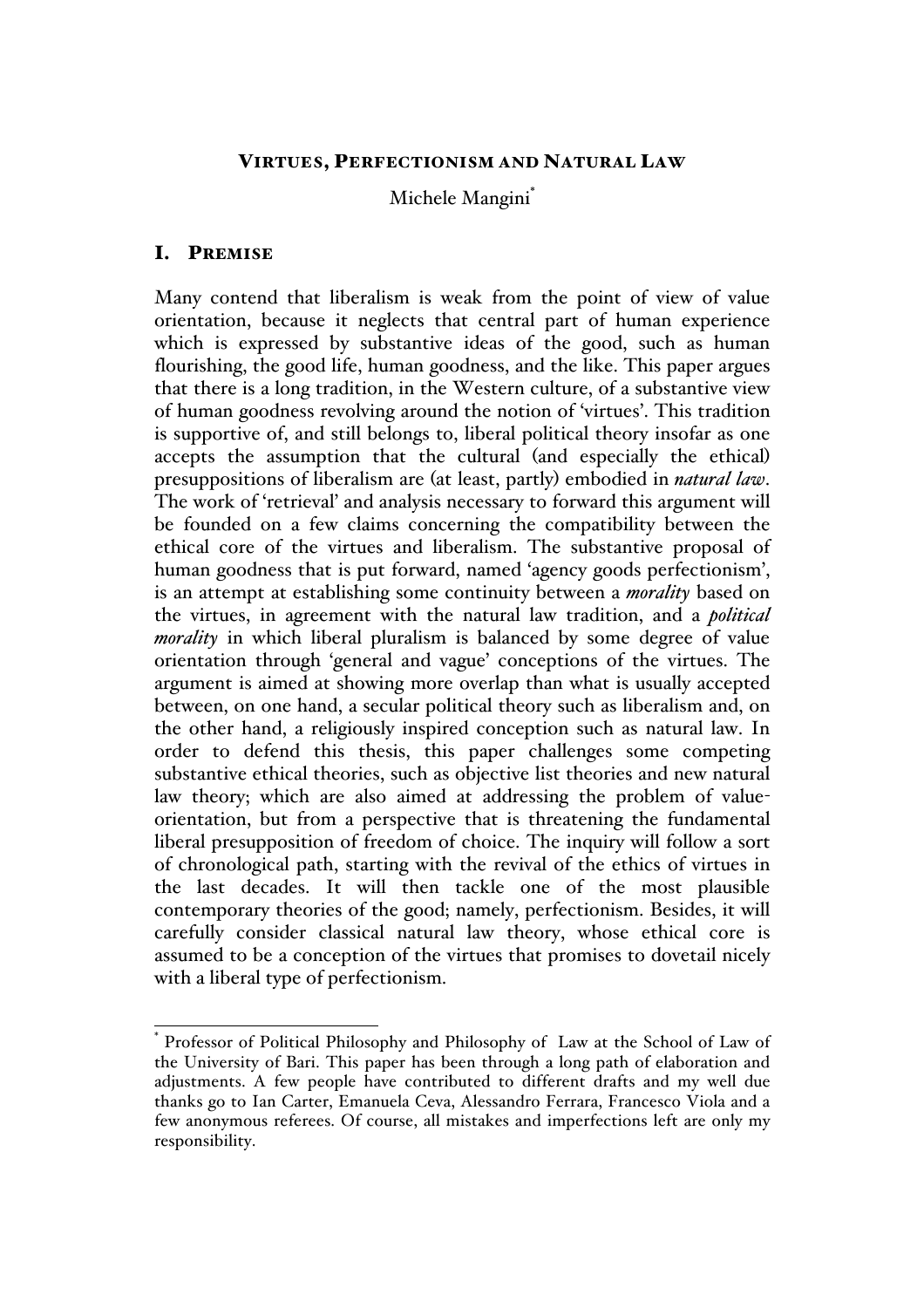### II. VIRTUE ETHICS AND ITS LEGACY

Over the last decades, ethical theory has shown a revival of interest for the traditional concept of the 'virtues'. If the pioneering attempt at criticising modern moral philosophy dates back to five decades ago,<sup>1</sup> it is in the last quarter of the century that a plethora of works on the virtues has infused some new life into the contemporary moral debate.<sup>2</sup> The general trend in the ethics of virtues is characterised by its dissatisfaction with some of the main features of modern moralities; basically, utilitarianism and Kantianism. It is not the task of this paper to dwell on the distinctive features of virtue ethics, which have been largely discussed in the academic literature.<sup>3</sup> One should just be careful enough not to get entangled into an opposition which is much fuzzier than what many believe. On one hand, the usual opposition between virtue ethics and the Kantian and utilitarian theories is misleading, because the latter also dwell at length on the concepts of virtues and character. <sup>4</sup> On the other hand, Nussbaum identifies a narrow common ground shared by all defenders of virtue ethics, which includes their concern with the agent, her choice and actions; with the character of the inner moral life and settled patterns of motive, emotion and reasoning, within the overall course of the agent's moral life.<sup>5</sup> This type of core conception is not foreign to such moral philosophers as Kant, Bentham or Sidgwick, although it was foreign to the Kantians and utilitarians doing philosophy in the period from the 50's through to the 70's.

The debate on virtue ethics as a new competitor in the moral arena has been rich and often insightful, but a key issue is still largely neglected and deserves attention in this paper; that is, the relationship between the virtues and human flourishing. This relationship was strongly and widely recognised in ancient Greek ethics but it then weakened in later centuries and tended to be neglected from the start of the modern age. On one hand, part of Christian ethics taught a morality of duty, understanding duty in terms of acts complying with the law. Catholic moralists, in particular, were preoccupied with specific acts as possible sins, so virtues held only a secondary position with regard to laws and rules. On the other hand, at the beginning of the

<sup>&</sup>lt;sup>1</sup> E. ANSCOMBE, "Modern Moral Philosophy", *Philosophy*, 1958, pp. 1-19, at p. 133.<br><sup>2</sup> Since: A. McINTYRE, *After Virtue*, Notre Dame, Notre Dame University Press, 1981.

<sup>3</sup> See, for example: P. FOOT, *Virtues and Vices*, Berkeley, University of California Press, 1978; R. KRUSCHWITZ and R. ROBERTS, *The Virtues*, Belmont, Wadsworth, 1987; *Midwest Studies in Philosophy*, Notre Dame, University of Notre Dame Press, 1988; R. CRISP, *How Should One Live?*, Oxford, Clarendon, 1996.

<sup>4</sup> As argued in M. NUSSBAUM, "Virtue Ethics: A Misleading Category", *Journal of Ethics*, 1999, pp. 163-201.

<sup>5</sup> M. NUSSBAUM, "Virtue Ethics", *o.c.*, p. 170.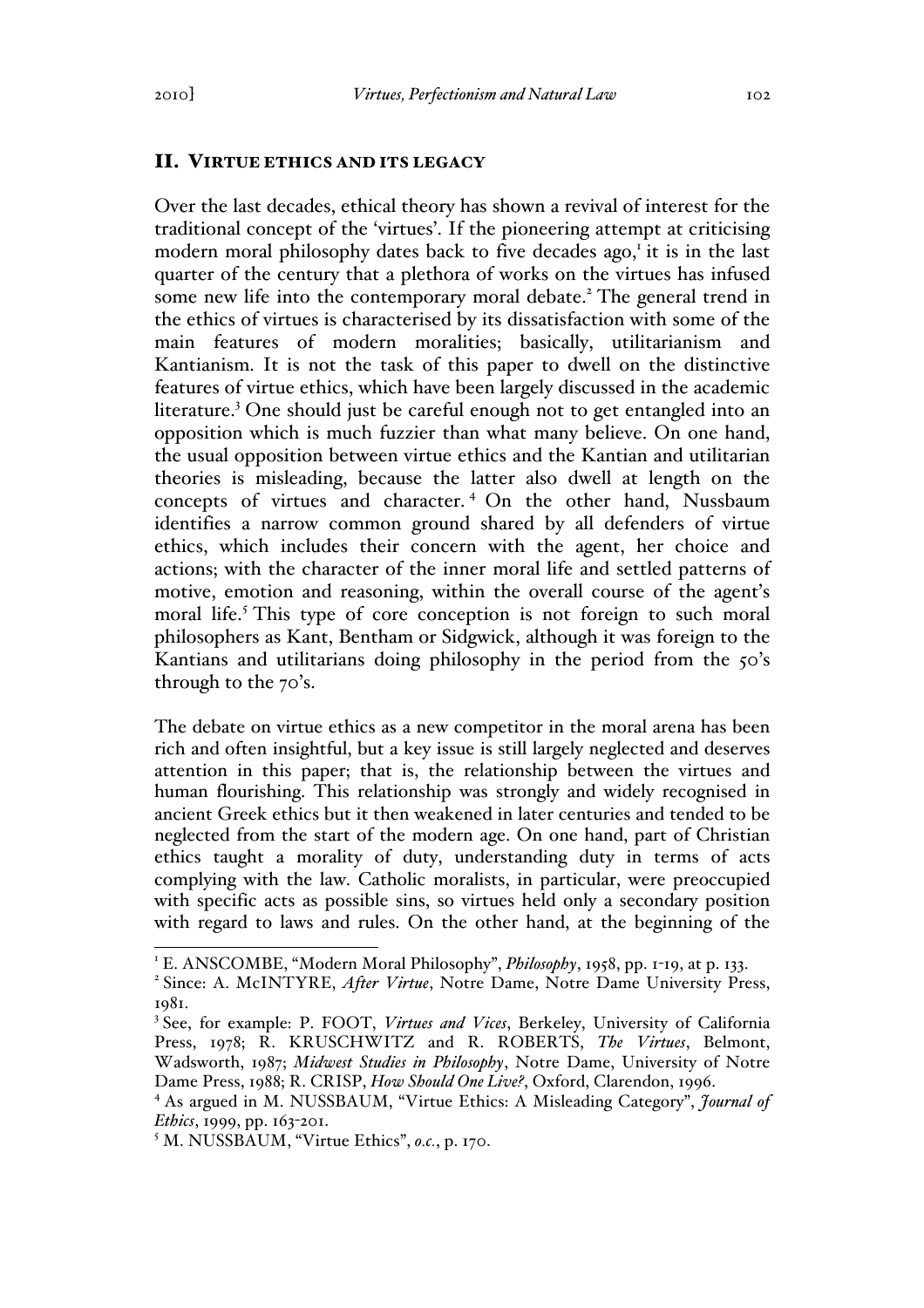seventeenth century, natural law thinking seems to have steered decidedly towards rule ethics. One of its main advocates, Hugo Grotius, convincingly rejected the central aspects of Aristotelian virtue ethics, among which the privileged status of insight in the virtuous agent.<sup>6</sup>

It is argued in this paper that these historical antecedents explain not only the general "neglect of the virtues" but also the sharp separation between moral theory and the concept of human flourishing or wellbeing which haunts contemporary ethics. The virtues of the ancient tradition characterised an ethics in which moral and prudential aspects -*i.e.*, those concerning human flourishing and wellbeing- were fused in one single vision. Contrastingly, the contemporary revival of virtue ethics has, with a few exceptions, not often developed a view of the virtues as a conception of human flourishing.<sup>7</sup> With regard to this issue, what brings together virtue theorists such as Wiggins, McDowell, Richardson, Sherman and Nussbaum, is a set of beliefs concerning the plurality and qualitative heterogeneity of the good; the centrality of reason in choosing not only means to ends but also in deliberating about the ends themselves; emotion and desire as complex forms of intentionality that can be shaped by reasoning about the good.<sup>8</sup> These few suggestions shed light on the real complexity of the virtues when looked at through a conception of human flourishing in which reason, deliberation, emotion and desire have their proper place. <sup>9</sup> In contemporary theories, considerations on human flourishing are either translated in terms of wellbeing, with all its utilitarian and subjectivist implications, or left to 'marginal' views, such as perfectionism and natural law theory. The main schools in liberal political theory, such as contractualism and utilitarianism, rely on a weak or minimal theory of the good which is of little or no help to individual reflection on the classical Socratic question about how one should live. No help is provided either to individuals in search of orientation in making

 <sup>6</sup> J.B. SCHNEEWIND, "The Misfortunes of Virtue", *Ethics*, 1990, pp. 42-63. It should be underlined, in this regard, that one of the main aims of this paper lies in an attempt to reinvigorate the classical view of natural law theory which, in contrast with Grotius' legalistic natural law, emphasises the place of the virtues.

 $<sup>7</sup>$  Many theorists have found their main interests in opposing some views of virtue</sup> ethics to utilitarianism and Kantianism. A notable exception is M. NUSSBAUM, "Non-Relative Virtues", *Midwest Studies Studies in Philosophy*, 1988, pp. 32-53.

<sup>8</sup> J. McDOWELL, "Virtue and Reason", *Monist*, 1979, pp. 331-50; *Mind, Value and Reality*, Cambridge, Harvard University Press, 1998; D. WIGGINS, *Needs, Values, Truth: Essays in the Philosophy of Value*, Oxford, Blackwell, 1987; H. RICHARDSON, *Practical Reasoning About Final Ends*, Cambridge, Cambridge University Press, 1997; N. SHERMAN, *Making a Necessity of Virtue*, Cambridge, Cambridge University Press, 1997; M. NUSSBAUM, *The Fragility of Goodness*, Cambridge, Cambridge University Press, 1996; "Non-Relative Virtues", *Midwest Studies Studies in Philosophy*, 1988.

<sup>9</sup> M. NUSSBAUM, "Virtue Ethics", *o.c.*, pp. 180-ff.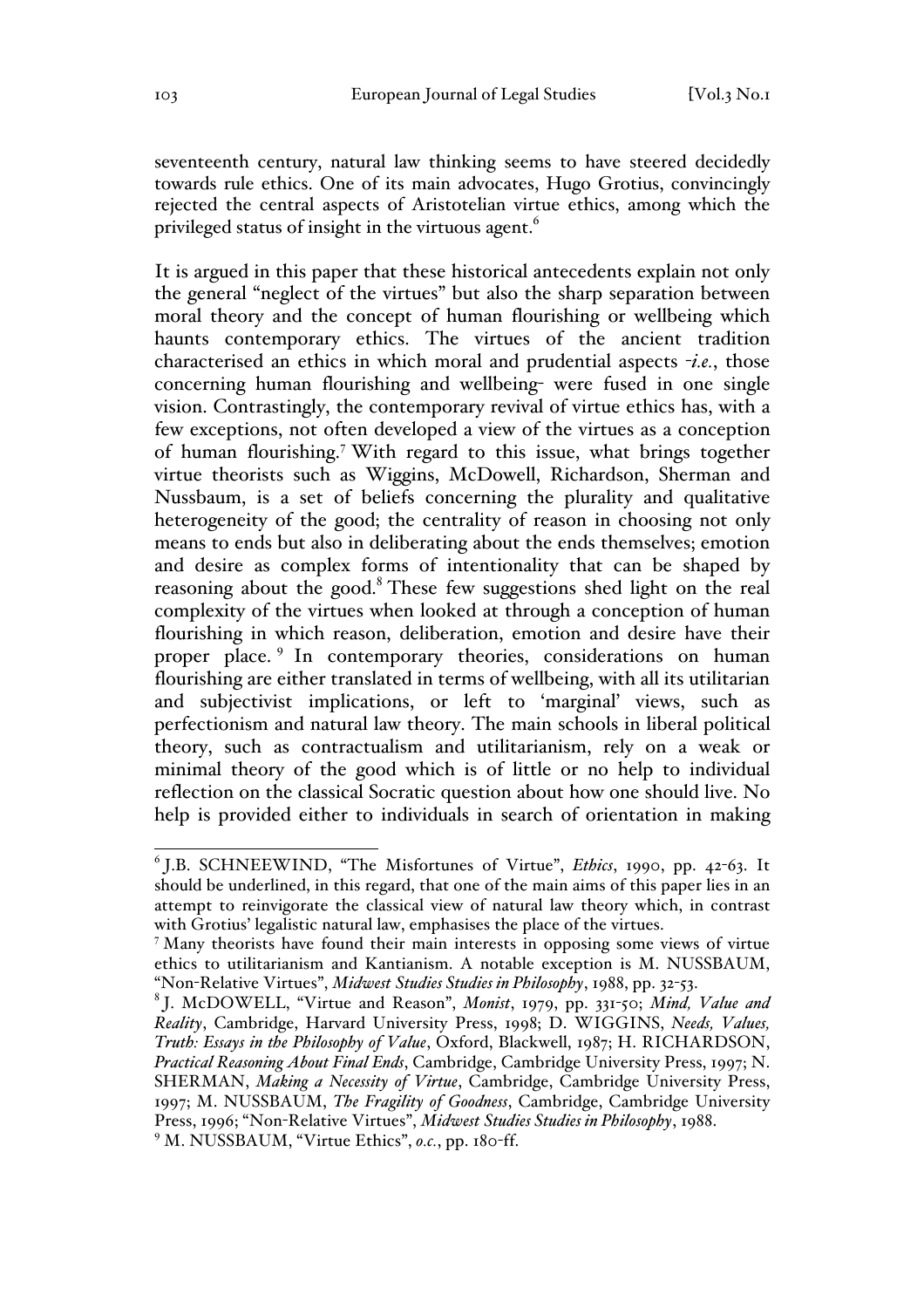major life choices or to states in need of guidance to take public policy decisions.

At least two main negative consequences of the weakness of the good can be identified. First, at the political level, orthodox Kantian liberals ground human rights in the idea of respect for persons and this, in turn, in free agency and the conception of people as ends in themselves, while forgetting those claims for self-realisation, excellence and the common good which belong to the public life as much as to the private. Secondly, at the more ethical level of individual reflection, the Western world is seemingly characterised by a general disorientation about what is valuable and good in human life. Liberalism is always taken as a pluralistic political theory offering each and every citizen the possibility of choosing among a large variety of heterogeneous values that are, more often than not, mutually incompatible. Yet, it mostly goes unnoticed that beneath this large set of options hides a unique model of individual value and success which pervades most individual choices in Western society. Contemporary signs of success, such as acquisition of material goods and exhibition of status symbols, have a special appeal to individual desire and reason since they are promoted by social communication and culture in a consumerist society. As a result, we need an ideal of human flourishing which allows a 'critical potential' over existing social ideas about the good. This is the underlying *ratio* of the perfectionist proposal elaborated below.

In the light of this theoretical and hermeneutical background, this paper aims to put forward two main claims: first, contemporary virtue ethics has largely downplayed the real potential of the virtues for morality; and, secondly, perfectionism and natural law theory have much to offer to the contemporary moral and political debate and the best results can be expected when their focus converges on the virtues. The second claim leads to tackle in parallel two ethical trends which have been kept separate so far; perfectionism as a marginal trend within liberal theory and natural law theory as a dominion of Christian ethics. In fact, there is a strong connection and a large area of overlap between these two theoretical approaches, which shall be further elaborated upon in the remainder of this paper. At this stage, one can however already underline a crucial point which brings together natural law and perfectionism, while telling them apart from modern moral theories; namely, the fact that these theories accept the possibility of a plausible critical potential over subjectivist conceptions of wellbeing. In this idea of a 'critical potential', reason, deliberation, emotion and desire are kept in balance and allow the agent herself to check what is good for her.

What is at stake in arguing for the amalgamation of perfectionism and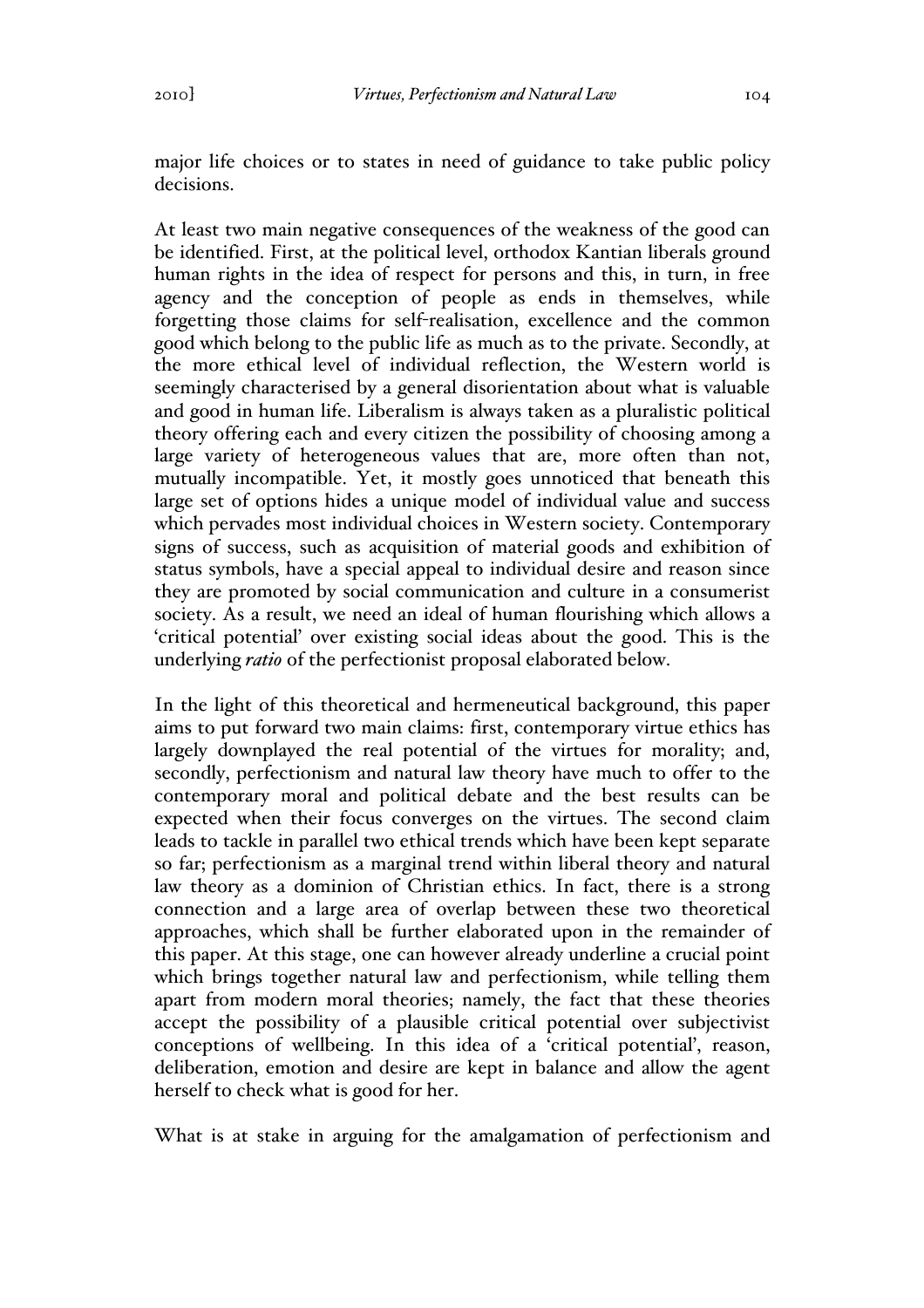natural law theory? Liberalism offers a political morality that, in its most mainstream streaks such as the one developed by Rawls, has been charged with being discontinuous from individual ethics,<sup>10</sup> while perfectionism and natural law theory argue for the necessary continuity between politics and ethics. Accordingly, if some more or less vague idea of individual flourishing can be recognised, the state has to take it into account; a position which is precisely rejected by dominant liberal thinkers, because of their fear that continuity between politics and ethics might become a source of restrictions on the plurality of values.<sup>11</sup> Nonetheless, developing an argument in favour of further unification of perfectionism and natural law can improve their respective positions within morality, while promoting at the same time a better understanding of the theory of the good within liberal political morality.

#### III. DIFFERENT BRANDS OF PERFECTIONISM

The path of inquiry followed here leads to tackle one of the main contenders in the contemporary moral landscape which gives pride of place to the theory of the good. Therefore, this paper is not discussing mainstream liberal theorists, such as Rawls, Dworkin or Ackerman.12 On the contrary, the perfectionist theory discussed in this section has been largely neglected in contemporary liberalism, in spite of its ancient and respectable pedigree. Philosophers like Aristotle, Plato, Aquinas, Spinoza, Leibniz, Kant, Hegel, Green, Bradley and Marx are generally considered to hold perfectionist views.<sup>13</sup> Among contemporary writers, Raz, Nozick,<sup>14</sup>

 <sup>10</sup> R. DWORKIN, "Foundations of Liberal Equality", *Tanner Lectures on Human Values*, Salt Lake City, University of Utah Press, 1991.<br><sup>11</sup> Continuity between ethics and politics entails that the agent's life goes well from

her point of view, if she believes, for instance, that reciprocity in distribution or respect for others should not figure as 'self-sacrifice' or altruistic behaviour but as just conduct within a well-balanced life. For example, in times of financial crisis, agents differently situated in economic and social life may perceive that, notwithstanding the legal legitimacy of eventual self-centred behaviour, they cannot detach entirely their living well from justice. Continuity between ethics and politics here entails that a financial broker also understands the well-functioning and justice of his political community as intimately connected with his living well. His life would not go so well, if he were profiting at the expense of his political community, because his wellbeing would not be well integrated with justice taken as reciprocity in distribution and respect for others' ends of life.

<sup>12</sup> J. RAWLS, *A Theory of Justice*, Cambridge, Harvard University Press, 1971; *Political Liberalism*, New York, Columbia University Press, 1993; R. DWORKIN, "Liberal Community", *California Law Review*, 1989,

pp. 479-504; "Foundations of Liberal Equality", *o.c.*; B. ACKERMAN, *Social Justice in the Liberal State*, New Haven, Yale University Press, 1980.

<sup>&</sup>lt;sup>13</sup> T. HURKA, *Perfectionism*, Oxford, Oxford University Press, 1993, p. 3.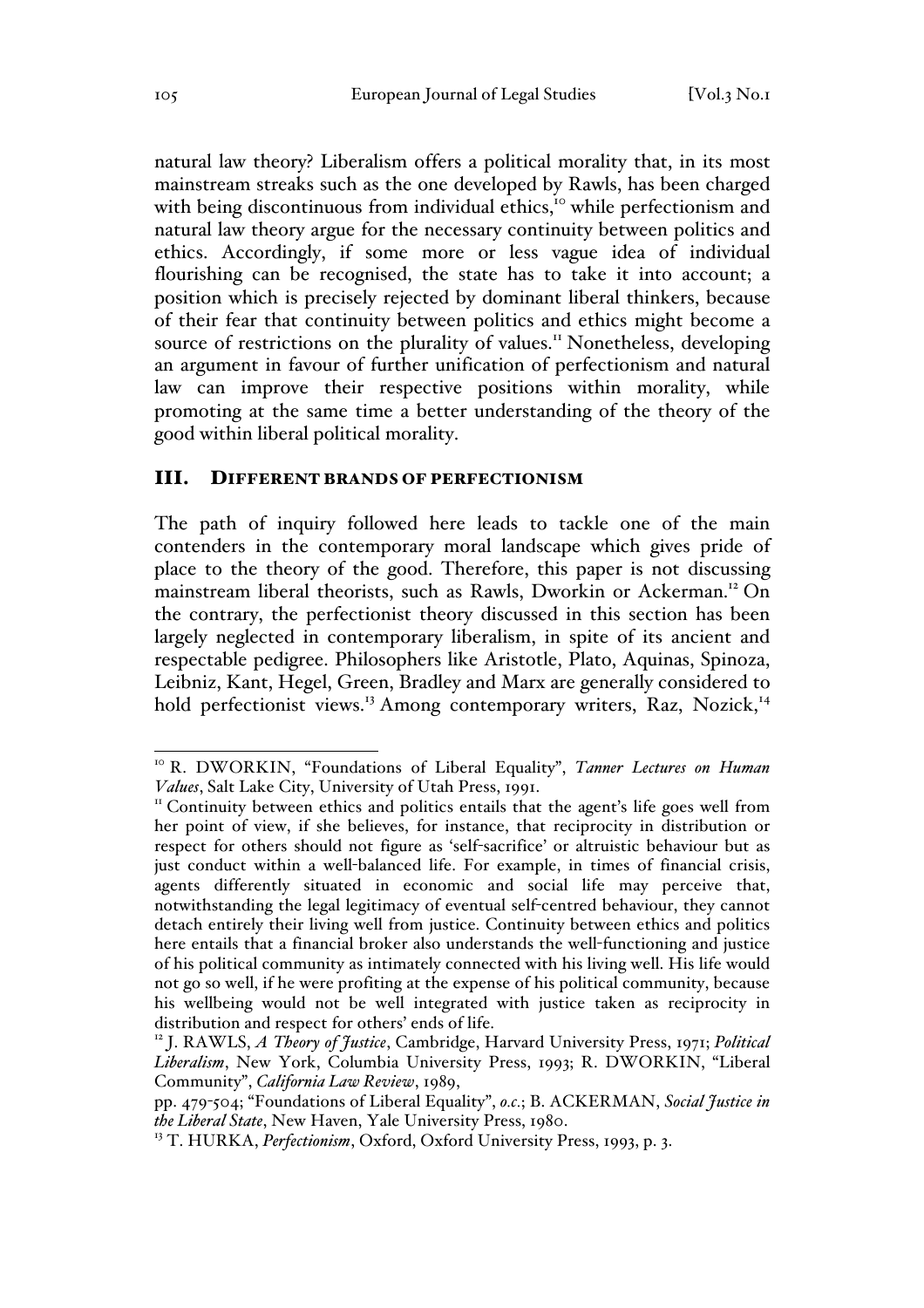Haksar, Hurka and Sher also express some kind of perfectionist ideas.<sup>15</sup>

Of course, these various authors articulate very different conceptions of perfectionism, which poses the question of where to start in defining perfectionism in general. In this regard, one needs to make clear that perfectionism has to situate itself within the theory of the good, encapsulated in concepts such as happiness, well-being or welfare. All these concepts are broadly subjectivist and commonly used to ground liberal theories. Fine distinctions between these concepts are beyond the purposes of the present inquiry.16 But, in each of these cases, the good is subjectively characterised as what is 'good for' someone because she desires it, it makes her happy or it is in her interest. So, happiness implies that something is good because it brings in pleasure or some other favourable state of mind, while well-being and welfare refer to what is beneficial for the agent. All these terms refer to what is 'good for' a person rather than simply good *in abstracto*. By contrast, perfectionism relates to what is good in human beings as such. Following the author who has contributed the most to the contemporary reflection on perfectionism, Thomas Hurka, one might say that the perfectionist tradition "shares the foundational idea that what is good, ultimately, is the development of human nature".<sup>17</sup> Hurka discusses at length various formal criteria, such as distinctiveness and essence, in order to determine the content of human nature. He takes hints from the well known Aristotelian discussion of the good life but, then, only as far as Aristotle's formal criteria of human nature are concerned. As a matter of fact, Hurka's appeal to Aristotle is controversial and his view is not broad enough to encompass all the authors in the perfectionist tradition.

Therefore, taking Aristotle's ethics -as the clearest discussion of perfectionism- as a starting point, is there a way to define perfectionism in

<sup>&</sup>lt;sup>14</sup> Robert Nozick's inclusion in the perfectionist field can sound puzzling for any reader familiar with *Anarchy, State and Utopia* [New York, Basic, 1974]. But Nozick has been arguing in detail for a view of intrinsic goodness based on a conception of 'organic unity' in *Philosophical Explanations* [Oxford, Clarendon, 1981]. It is also worth noting that there is no explicit attempt at reviewing his previous political theory in the latter book: his new considerations are only concerned with individual ethics.

<sup>15</sup> J. RAZ, *The Morality of Freedom*, Oxford, Clarendon, 1986; V. HAKSAR, *Liberty, Equality and Perfectionism*, Oxford, Clarendon, 1979; T. HURKA, *Perfectionism*, *o.c.*; G.

SHER, *Beyond Neutrality*, Cambridge, Cambridge University Press, 1997.<br><sup>16</sup> G.H. VON WRIGHT, *The Varieties of the Goodness*, New York, Routledge, 1960, Chapter<sub>5</sub>.

<sup>&</sup>lt;sup>17</sup> T. HURKA, *Perfectionism*, *o.c.*, p. 3. Hurka also considers broader definitions of perfectionism, such as Hamilton's reference to "the full and harmonious development of all our faculties" or Rawls's notion of "achievement of human excellences"; see: *ibid.*, p. 4.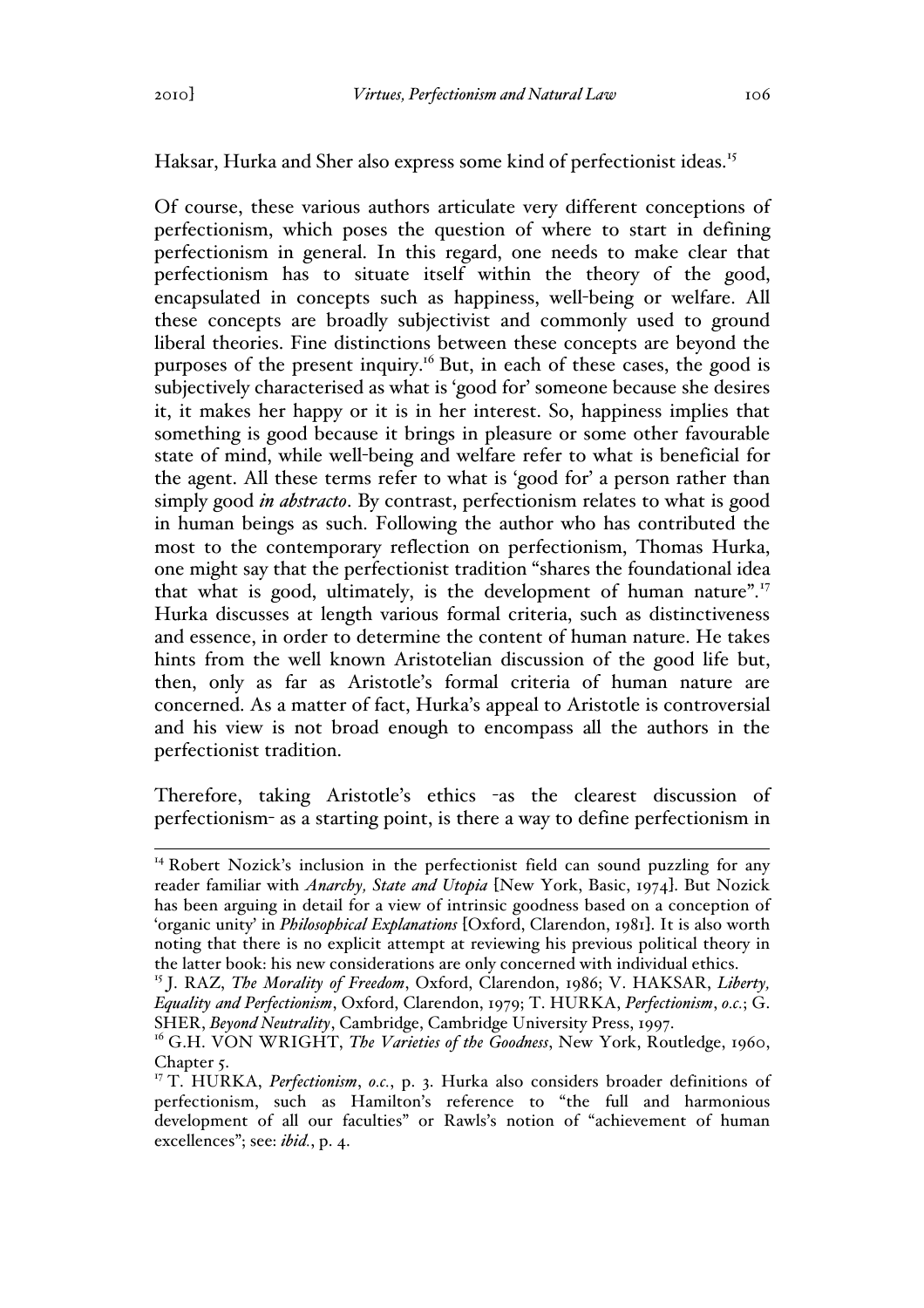different terms than Hurka's focus on the development of human nature? If the various authors who do not propose the development of human nature as the ideal of their undoubtedly perfectionists theories -like Moore,<sup>18</sup> Nozick, Sher, Raz, and Finnis,<sup>19</sup> to name a few- are to be kept within the boundaries of perfectionism, a different solution needs to be found. Thus, one needs to uncover the distinctive feature of perfectionism, which distinguishes it from other moral theories. From the point of view of the debate between liberalism and its critics, it seems as if a perfectionist theory always proposes a theory of the good that offers a *critical potential grounded in the ideal of human improvement*, on subjectivist accounts of the good such as happiness, well-being or welfare. Even though subjectivist theories can provide criteria for criticising the individual's actual desires, such as procedures of rationalisation or idealisation of preferences, none provides an external standard to criticise people's desires from the standpoint of human improvement. Hence, this can be proposed as a *broad definition* of perfectionism;20 in contrast to a *narrow definition* of perfectionism as an ideal of human flourishing or of the good life, constituted by a plurality of final and intrinsic goods, each of which regulates an essential sphere of human conduct.<sup>21</sup> These final and intrinsic goods are nothing else than Aristotle's *ethical excellences*, according to which people are deemed ethically admirable and praiseworthy. All agents can be called better or worse according to the degree to which they develop ethical excellences. This evaluation goes deeper into the whole of human life than the critical potential of, *e.g.*, Rawls' version of perfectionism; which can just emphasise that someone wasted her talent and did not develop her human potential, in terms of artistic and scientific  $excellences.<sup>22</sup>$ 

While the subjectivist theories normally associated with liberalism offer no conceptual tool to criticise and negatively assess the agent's choice of ends,

<sup>&</sup>lt;sup>18</sup> G.E. MOORE, *Principia Ethica*, Cambridge, Cambridge University Press, 1903; "The Conception of Intrinsic Value", *Philosophical Studies*, London, Routledge, 1922.

<sup>&</sup>lt;sup>20</sup> It is worth noting that, usually, when people propose or discuss perfectionist theories, they refer to some version of the broad definition. This absorbs a common understanding of perfectionism, such as improving artistic or physical excellences. However, these senses are 'derived' from the original Aristotelian idea of 'ethical' excellences' encapsulated in the 'narrow definition'. Ethical excellences identify what most deserves to be promoted in the human being.

<sup>&</sup>lt;sup>21</sup> See, for a more extensive treatment of the 'narrow definition': my *The Good Life in the Liberal State*, PhD thesis, Brighton, Sussex University, 2004.

<sup>&</sup>lt;sup>22</sup> The view of 'ethical excellences' and the development of *agency goods perfectionism* developed here rely on Martha Nussbaum's interpretation of Aristotle's virtues; see: M. NUSSBAUM, "Non-Relative Virtues", *o.c.*,

pp. 32-53.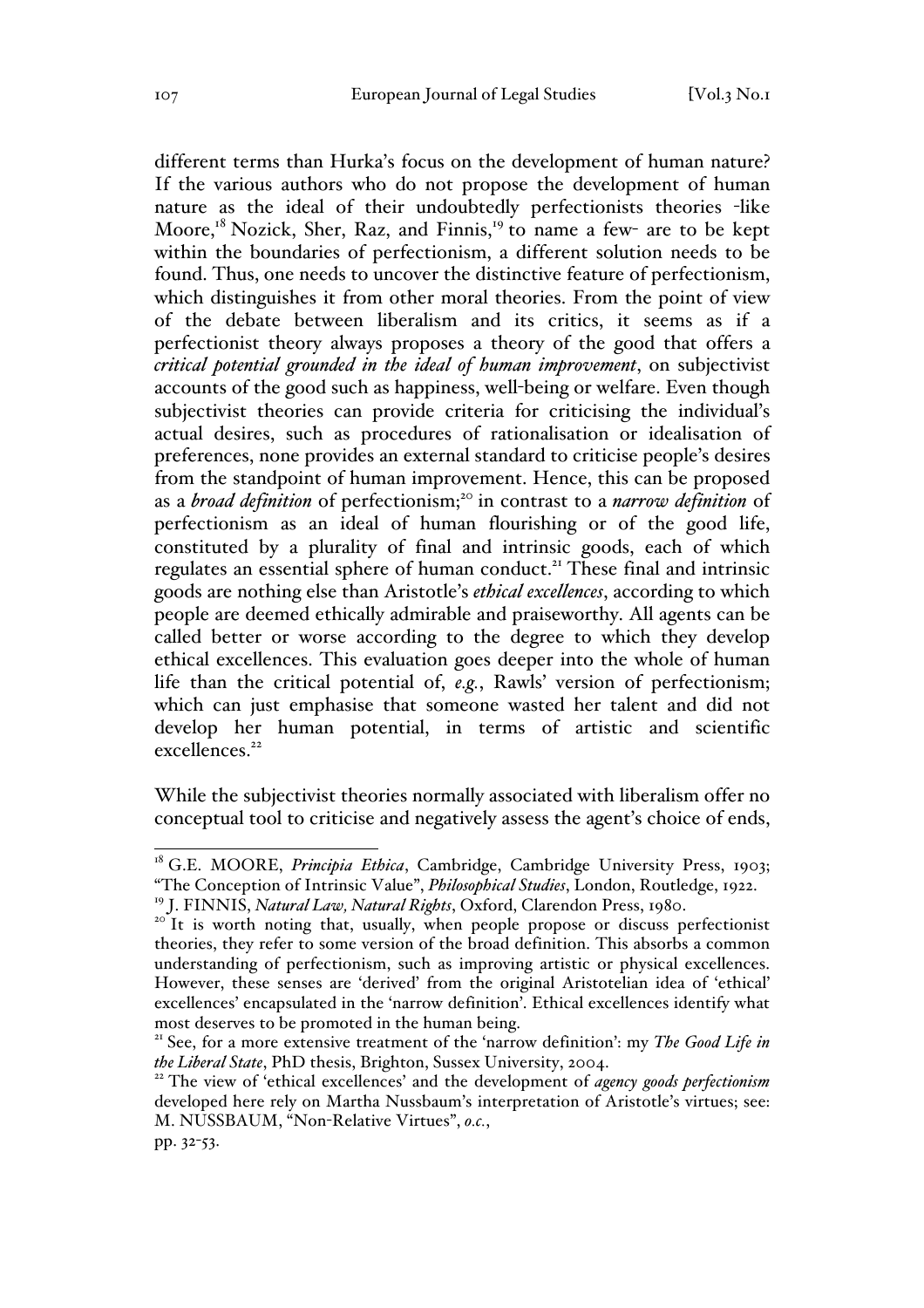since they only accept subjectivist conceptions of the good, perfectionist theories endorse a conception of the good in light of which it is possible to criticise the agent's choice of ends. In liberal theories, such a conception of the good has an important role to play at the political level, for the justification of government actions that go beyond people's preferences and the realisation of goals not expressly chosen by individual citizens.

How is the idea of a critical potential to be spelled out? An obvious candidate for answer equates perfectionism with an 'objectivist conception of the good', where the good stands for those substantive ends worth pursuing by human beings, while holding that all conceptions of the good are either subjectivist or perfectionist.<sup>23</sup> In such a view, any ethical theory based on some objective conception of the good -*i.e.*, a conception in which the good is independent from people's actual desires or preferencescan be called perfectionist. A perfectionist theory can either claim to orient individual conduct and offer a political guide or simply guide political action. From a liberal point of view, perfectionism in the objectivist sense of the term runs the risk of justifying the interference of the state in individual choices. However, one does not need to follow Hurka's objectivist definition. In fact, the wider 'broad definition' of perfectionism put forward allows elaborating a perfectionist theory compatible with liberalism, as a 'critical potential' can be derived from different grounds different than an objectivist conception of the good. Actually, the objectivist definition of perfectionism is responsible for the bad name it has in liberal circles; a misunderstanding that should be corrected.

In order to argue for a brand of perfectionism *compatible with* liberalism, one needs first to challenge one of the most prominent examples of contemporary perfectionist theory; that is, Hurka's maximising consequentialism. Hurka's perfectionist theory is 'long' and articulated and it stretches from personal to political perfectionism. For the purposes of the present inquiry, one needs only to examine the aspects of his theory that are most characteristic of his perfectionist proposal as well as relevant to our three-pronged discussion concerning virtue ethics and natural law theory; basically, Hurka's views on human nature, rationality and maximising consequentialism. In a word, the common thread which runs through these three points is a denial of Aristotelian 'legitimacy' to Hurka's perfectionism, since he wants to detach human nature from morality, reduce the complexity of rational deliberation and translate perfectionism into a maximising consequentialism, using intrinsic

 <sup>23</sup> This is G. Sher's solution; see: *Beyond Neutrality*, *o.c.*, pp. 8-9; T. HURKA, *Perfectionism*, *o. c.*, p. 5.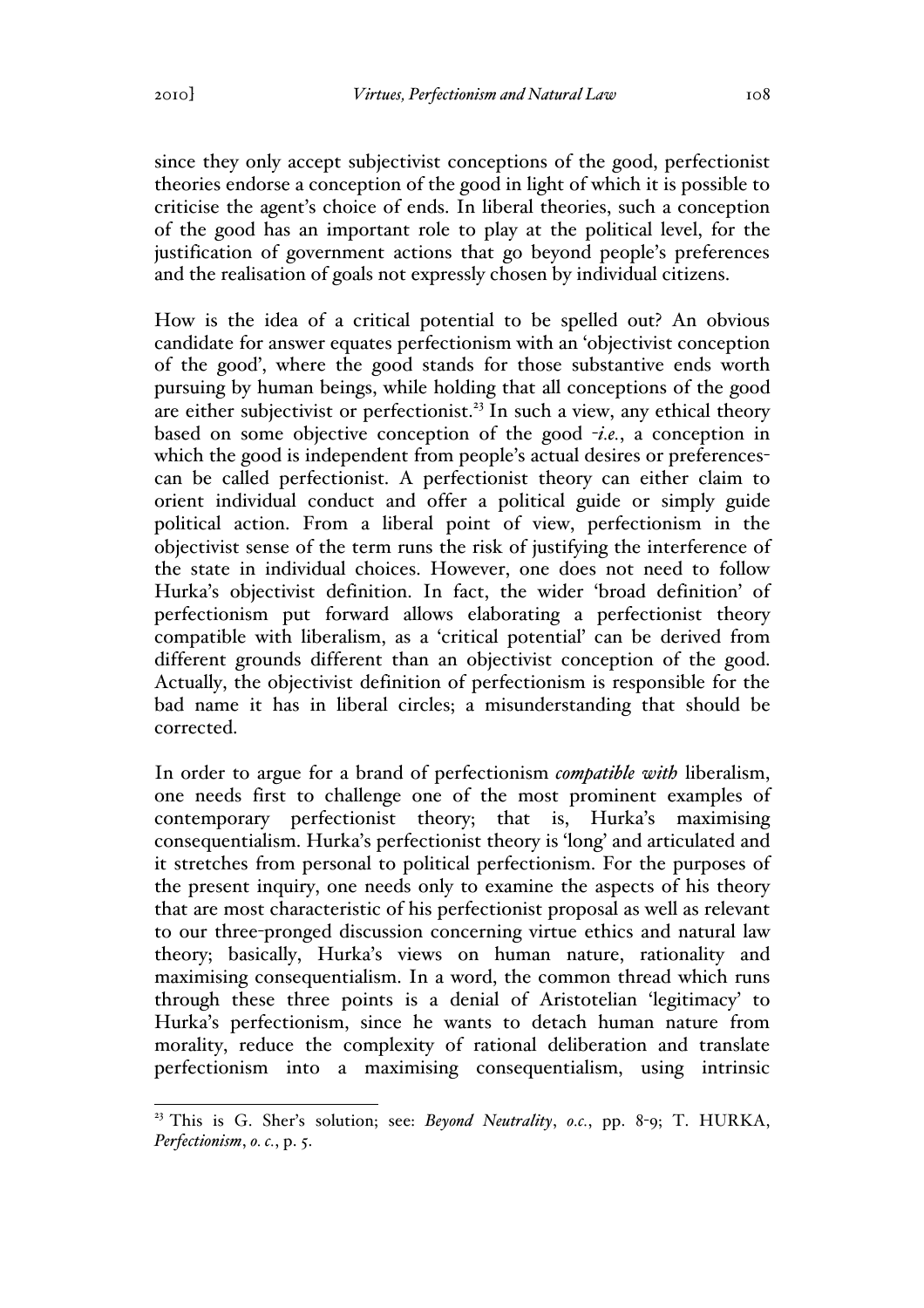goodness rather than utility. What will emerge is that one cannot claim support from Aristotle's perfectionism, while forgetting the virtues.

First and foremost, Hurka is persuaded that the best account of perfectionism "must remain close to whatever motivates the idea that the human good rests somehow in human nature".<sup>24</sup> Furthermore, such an account should remain reasonably close to the perfectionist tradition and "our nature as defined must seem in itself morally significant".<sup>25</sup> One can deduce from these hints that Hurka desires to remain close to the mainstream perfectionist tradition espoused by authors like Aristotle, Kant, Aquinas and Green; all of which used moral criteria in forming their accounts of human nature, without being committed to 'commonsense morality'.<sup>26</sup> However, Hurka dismisses the possibility of using moral standards to identify human essence, arguing that we do not use them to identify the essence of non-human kinds. So we seem to be left with a rather ambivalent take on morality. On one hand, perfectionism relies on human nature and this is morally significant. On the other hand, Hurka wishes to avoid recourse to moral criteria -and expresses this only a few pages later-, probably for the same reasons that lead many contemporary authors to ground ethics in some objective, non-ethical naturalism. While this move is perfectly plausible, it makes its author depart from the perfectionist tradition and should thus be discussed and justified. Hurka argues that moralism in the perfectionist tradition is a falsehood, since it holds implausible claims about human nature. For example, it is absurd to claim that perfectionism should develop *distinctive* human properties because these are what distinguish humans from other beings. Hurka contests that many properties are distinctive of human beings without being necessarily good as, for example, killing for fun or despoiling the environment. And a perfectionism based on distinctiveness would allegedly develop these properties as intrinsically good.<sup>27</sup> However, in support of the perfectionist tradition, one could reply that Hurka reaches these absurd conclusions because he does not appreciate that categories such as 'distinctiveness' and 'human nature' are evaluative from the start, in historical perfectionist accounts, and that they do not commit them to thinking that all what is distinctive of humanity is also intrinsically good as such.

Perfectionist thinkers who want to connect perfectionism to human nature and select what counts in human nature on essentialist grounds

 <sup>24</sup> T. HURKA, *ibid.*, p. 9.

<sup>25</sup> *Ibid.*

<sup>26</sup> *Ibid.*, p. 19.

<sup>27</sup> *Ibid.*, pp. 10-14.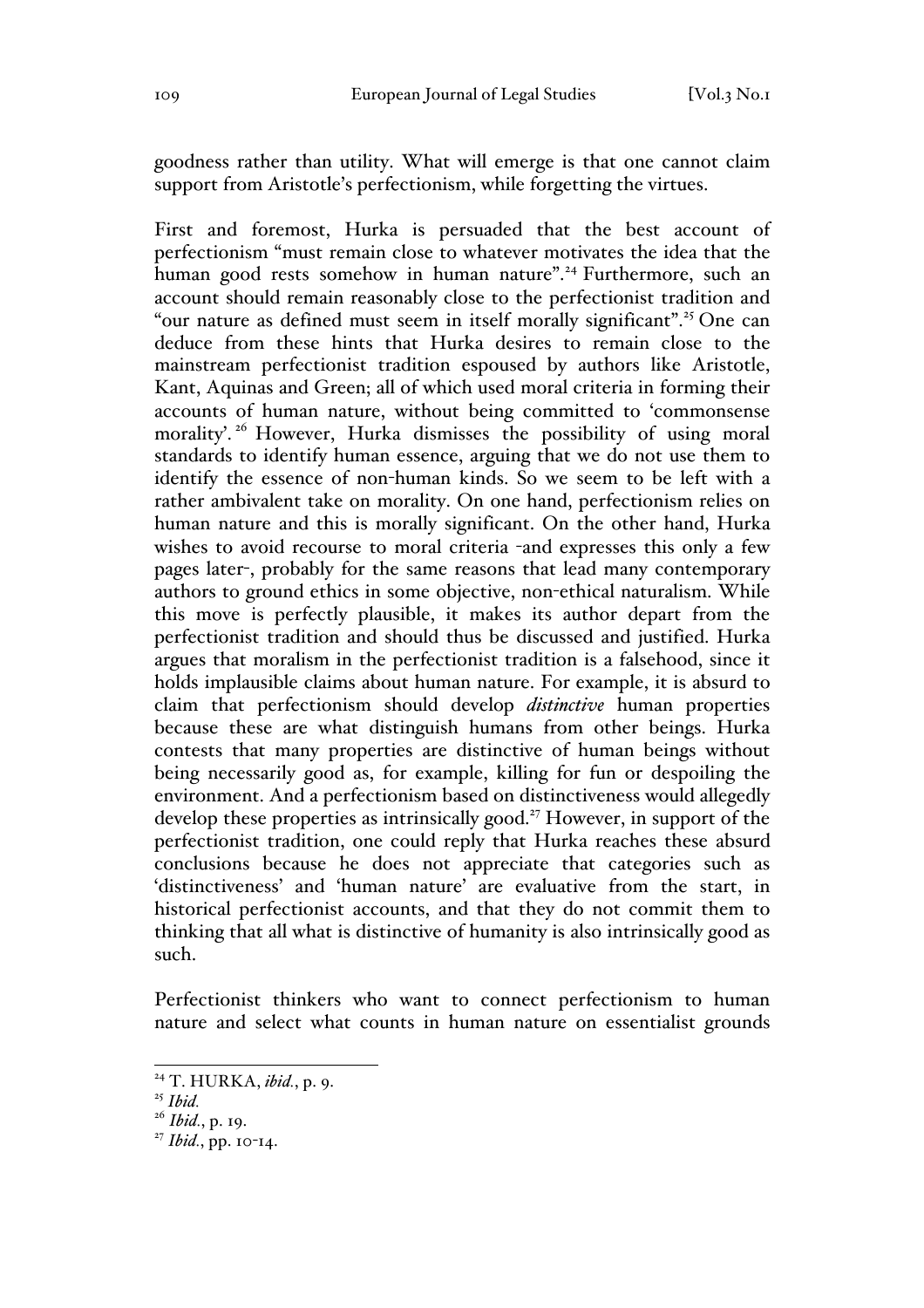have to draw a line somewhere. It does not make much sense to say that the best perfectionism depends on some essential properties in the human nature, although we do not yet know which of these properties are essential.<sup>28</sup> Stocker's criticism of Hurka's vision of human nature connects it with the broader perfectionist tradition. Aristotle, the foremost perfectionist thinker to whom Hurka appeals, notoriously built his theory on the strong substantive conception of the good life that is *eudaimonia*. His views on formal properties, such as distinctiveness, essence but also completeness, self-sufficiency and finality, cannot be disconnected from his overall conception of *eudaimonia*; on the contrary, it can only be understood in its light. According to Hurka, distinctiveness cannot be taken seriously because cruelty also distinguishes human beings from other living creatures. However, this misses the point of an inquiry which is aimed at a specifically human life. Aristotle wishes to define a good human life for people who live in a society with their fellows; and this point of departure automatically drives out certain human features that, albeit unique to human beings, are not *desirable* to develop in the human nature.

In order to define perfectionism as a moral theory, one cannot help but using evaluative categories in identifying human nature. Hurka's aim to found his theory on a 'neutral naturalism' seems a hopeless task because it cannot yield more than what is contained in its premises. It is difficult to conceive of Hurka's perfectionism as a moral theory, once one keeps in mind his harsh charges against the traditional perfectionism of Aristotle or Aquinas as embodying a falsehood insofar as it embodies moralistic views. A leading idea in Hurka's critique of moralistic perfectionism is that it is reduced to a popular notion of morality, not an alternative and distinctive theory. Likewise, according to Sidgwick, perfectionism through the exercise of the virtues is no more than an intuitionist morality and, as such, does not deserve separate discussion.<sup>29</sup>

Secondly, in reviewing Hurka's perfectionist proposal, one needs to scrutinise the content of his essentialist approach and his emphasis on rationality. Hurka claims to follow Aristotle in proposing a tripartite view of perfectionism: physical perfection, practical perfection and theoretical perfection or rationality. Whereas Hurka affirms that physical perfection is less important, practical and theoretical rationality consist in forming and acting on beliefs, intentions and plans and developing them to be more complex and inclusive.30 In his view, the pursuit of knowledge is not only

<sup>&</sup>lt;sup>28</sup> *Ibid.*, p. 17; see also, for some criticism: M. STOCKER, "Some Comments on Perfectionism", *Ethics*, 1995, pp. 386-400, at p. 388.

<sup>29</sup> T. HURKA, *Perfectionism*, *o.c.*, p. 20.

<sup>&</sup>lt;sup>30</sup> This comes from Hurka's view of perfection as rationality plus the incentive to maximisation.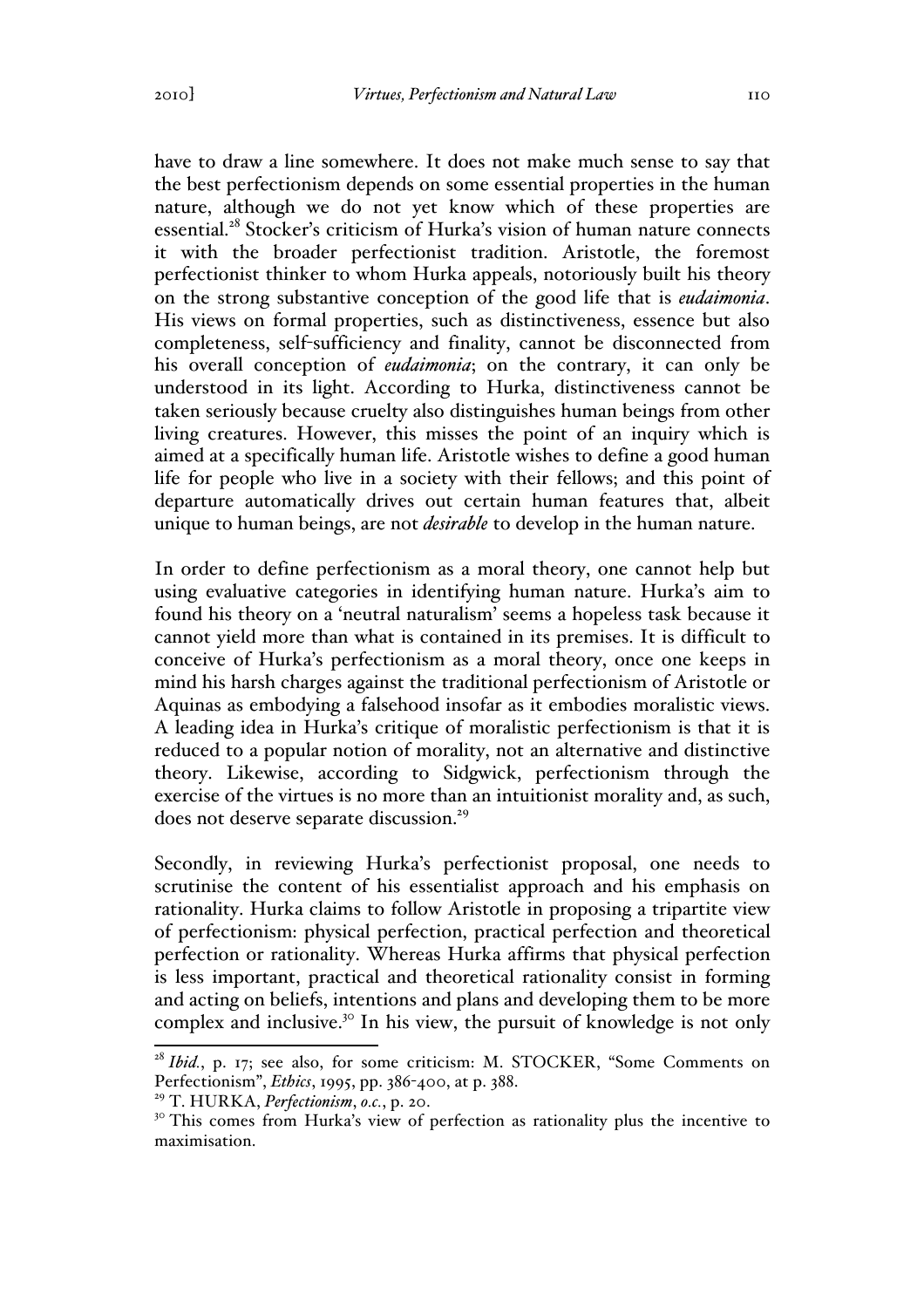that of a unified scientific knowledge or other 'rarefied' forms of the concept, such as theology, philosophy or physics, but it can also consist in an artist's understanding of "the quirks and capacities of his materials".<sup>31</sup> In spite of this, critics such as Stocker comment that Hurka overrates abstract general thought and underrates more particular and concrete forms of thought.<sup>32</sup> Perfectionist (Aristotelian) reasoning is typically shown by deliberation over means *and* ends, keeping in mind the complexity of human flourishing. In contrast, Hurka's overall treatment of perfection as rationality is spoiled by his analytical method of isolating and discussing each factor on its own, detached from the integrated whole to which it belongs.

One needs, then, to confront Hurka's vision with other possible conceptions of perfectionism. In this regard, his emphasis on maximisation renders his brand of perfectionism incompatible with classical, virtue-based, perfectionism; which leads to tackle, as one last important aspect of his theory, its *maximising consequentialism*. <sup>33</sup> Each of these two terms must be analysed in turn. First, consequentialism is one of the main components of all utilitarian theories. It states that the right action is that which produces the best consequences. Hence, the concept of the good is prior to the right and the good is something to be *produced* in terms of good consequences. Therefore, only the kind of good sought after tells apart utilitarian from perfectionist consequentialism; namely, the switch from utility to some kind of intrinsic goodness, such as rationality. Along the lines of Rawls' understanding of perfectionism as the production or maximisation of scientific and artistic excellences, Hurka's perfectionist consequentialism holds that the good of perfection is a state of affairs to be produced. It is very doubtful that Aristotle would subscribe to this understanding of perfectionism, notwithstanding Hurka's appeal to his authority. Indeed, at least two general features of *eudaimonia* conflict with Hurka's consequentalism. First, it rests on a peculiar balance among different components, which is created and developed by each agent on her own, and it cannot be produced as scientific knowledge can be.<sup>34</sup> If someone wishes to take the idea of *eudaimonia* seriously, as the exercise of moral virtues requiring special attention to salient ethical features of each situation and emotional participation, 'producing perfection' makes little sense. Secondly, consequentialism only works smoothly as long as it deals

 <sup>31</sup> *Ibid.*, p. 120.

<sup>32</sup> M. STOCKER, "Some Comments on Perfectionism", *o.c.*, p. 396.

<sup>33</sup> T. HURKA, *Perfectionism*, *o.c.*, pp. 55-ff.

<sup>&</sup>lt;sup>34</sup> Although the political and social conditions which further the development of *eudaimonia* and the virtues can be produced by the state, this is true only at the level of political morality. At the level of individual morality, by contrast, the exercise of virtues is not a question of 'production'.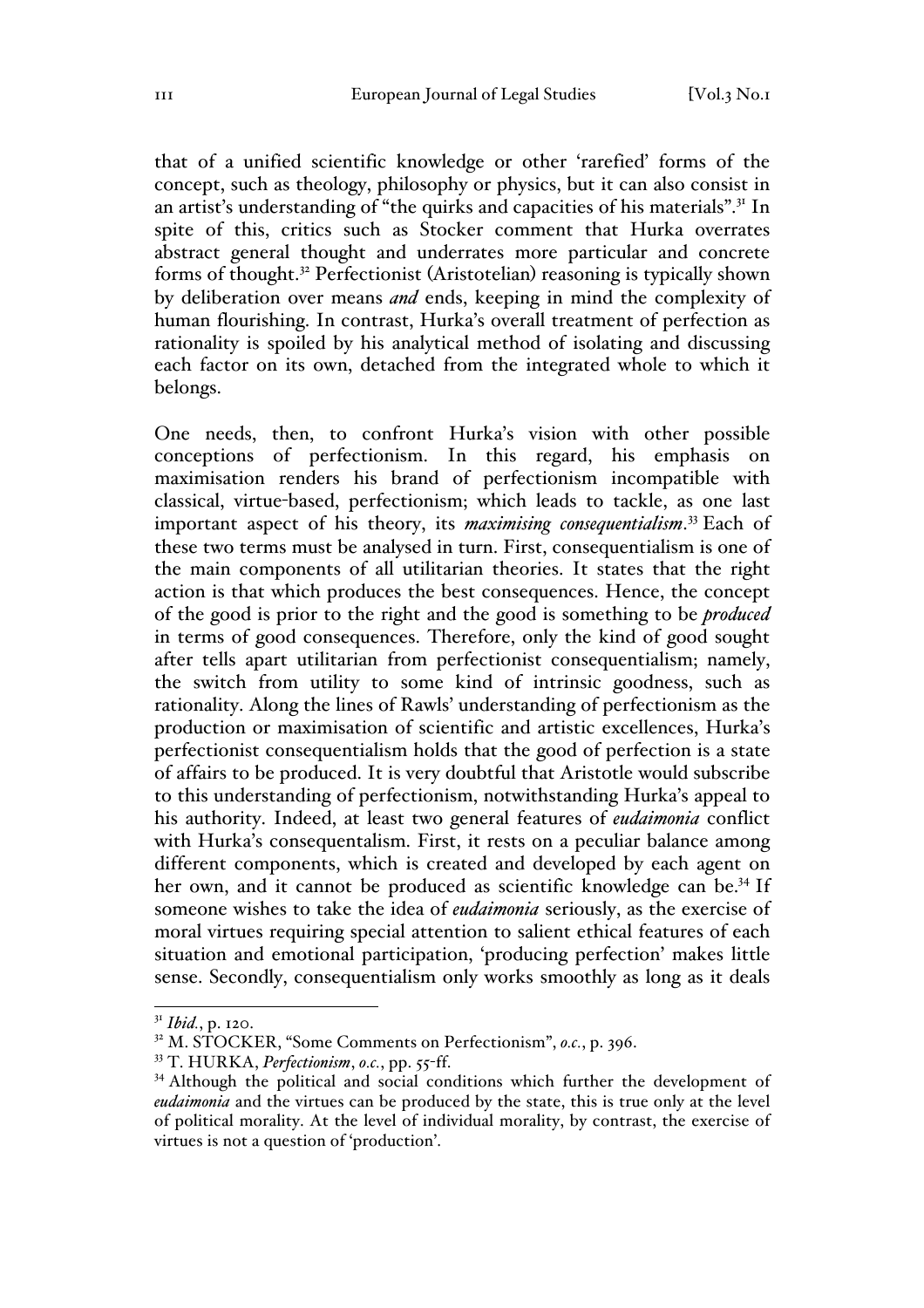with 'simple' values like utility or preference-satisfaction, which can somewhat be produced in ourselves and in others. However, when dealing with a relational value like *friendship*, its peculiar features -namely, mutual loyalty and concern, spending some time together, sharing experiences and showing sensitiveness towards the emotional states of others- show a special dimension of value which is alive and true only for those involved; that is, friends.

These considerations lead to another central aspect of Hurka's perfectionism: it is a *maximising* theory. Thus, Hurka makes a controversial connection with the historical tradition. He claims that "perfectionism has always been a *maximising* morality" and that "Aristotle, for example, thinks there is a better part of the soul and wants us to strain every nerve to develop it".<sup>35</sup> One wonders how Hurka is led to conceive of Aristotelian perfectionism, based on concepts such as *eudaimonia* and the virtues, as a maximising morality. In effect, the virtues are excellences of character or theoretical excellences, which consist in appropriate answers in certain spheres of human experience and do not lend themselves to maximisation.<sup>36</sup> The case of friendship is particularly relevant in this regard. Friendship, as a prudential good, offers a clear example of a good whose structure is not only unconducive to maximisation but whose value would be discarded by the application of maximising rationality. The value of friendship consists in being loyal to one's friends, being concerned for them, spending time with them, and the like; all reasons which imply a commitment towards certain particular persons, depending on their character and on the bonds developed between them and the agent. When acting as a friend, one never acts to maximise the amount or value of friendship in one's life or the number of one's friends, unless he sees

<sup>&</sup>lt;sup>35</sup> *Ibid.*, pp. 55-56. Aristotle's quotation, however, seems to be quite inadequate. In *Nicomachean Ethics*, at 1177 b 35, he says that we ought to go to all lengths to live a life that expresses our supreme element; namely, the activity of contemplation or theoretical knowledge. A life expressing understanding or contemplation is the most choice-worthy and god-like. Equating these views with maximisation of some value sounds rather strange.

<sup>&</sup>lt;sup>36</sup> According to the Aristotelian ideal, one is or is not excellent. It is not a matter of degree, like being more or less courageous in front of the enemy. If one is courageous, she responds to the situation of danger, doing what is appropriate: one cannot maximise courage without running the risk of excess (*cf* the well-known Aristotelian vice of recklessness); the same goes for generosity, temperance and the other virtues. They are not capacities, such as a talent for running fast or playing soccer that are present in degrees in people and most of them prefer to have more rather than less, neither can one conceive of the virtues simply as results of moral action, because a virtue is, first of all, a mode of choosing tied to a certain inner predisposition.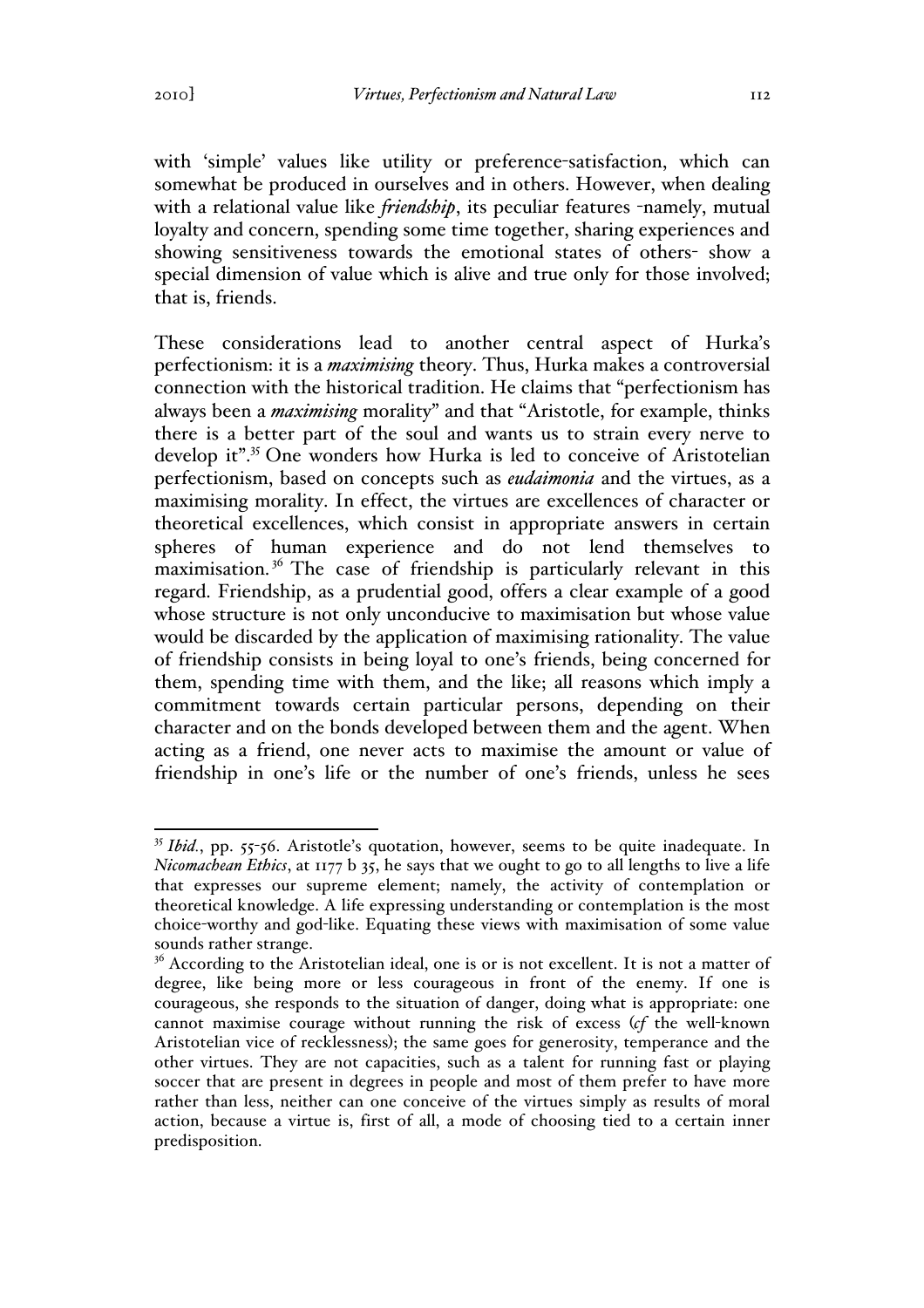friendship just as a means to desire, satisfaction or pleasure.<sup>37</sup> None of the reasons for which people must act if they are to sustain friendship lends itself to maximisation. Furthermore, from the point of view of an entire life, it is doubtful that a search for more and more valuable friendships makes that life better. Nevertheless, from the point of view of political morality, it could be a valid perfectionist goal for a government to create and improve conditions that enable friendship to develop and last, like a decrease in working hours or the creation and improvement of public centres for social activities.

#### IV.OBJECTIVE LIST THEORIES

The present debate on perfectionism answers the well-known charges addressed against liberal neutrality by such authors as Raz and Galston.<sup>38</sup> It is the political role of the state and its eventual greater involvement in citizens' lives which is to be discussed in this respect. In this context, Hurka's work represents an exception, since it covers both personal and political aspects of perfectionism. Conversely, the theories compared in this section bypass the liberal debate, although they have sometimes situated themselves within it, as in the case of George Sher.<sup>39</sup>

The notion of 'objective list theories' dates back to the first appendix to *Reasons and Persons* by Derek Parfit.40 As the title of the said appendix - "What Makes Someone's Life Go Best"- makes it clear, Parfit's discussion revolves around the concept of well-being or self-interest.<sup>41</sup> The outline of an objective list theory is drawn against experiential theories such as hedonism and desire-fulfilment theories. According to objective list theories, "certain things are good or bad for people whether or not these people would want to have the good things, or to avoid the bad things" and

<sup>&</sup>lt;sup>37</sup> Michael Stocker has been particularly eloquent in commenting on the special features of friendship which do not lend themselves to maximisation. Hurka's conception of 'broad perfectionism' refers to "some development of capacities or some achievement of excellence"; see: T. HURKA, *Perfectionism*, *o.c.*, p. 4. Following Stocker*,* one can contest that friendship, as many other values, is a capacity to be developed, the greater the better, and that it represents an achievement of excellence, similar to artistic or scientific excellence -as in Rawls' understanding of perfectionism-, because friendship has to be lived through day by day, with all its good and bad aspects; see: M. STOCKER, *Plural and Conflicting Values*, Oxford, Oxford University Press, 1990, Chapter 10.

<sup>38</sup> J. RAZ, *The Morality of Freedom*, *o.c.*; W. GALSTON, *Liberal Purposes*, Cambridge, Cambridge University Press, 1991.

<sup>39</sup> G. SHER, *Beyond Neutrality*, *o.c.*

<sup>40</sup> D. PARFIT, *Reasons and Persons*, Oxford, Oxford University Press, 1986, Appendix

I - "What Makes Someone's Life Go Best".

<sup>41</sup> *Ibid.*, p. 493.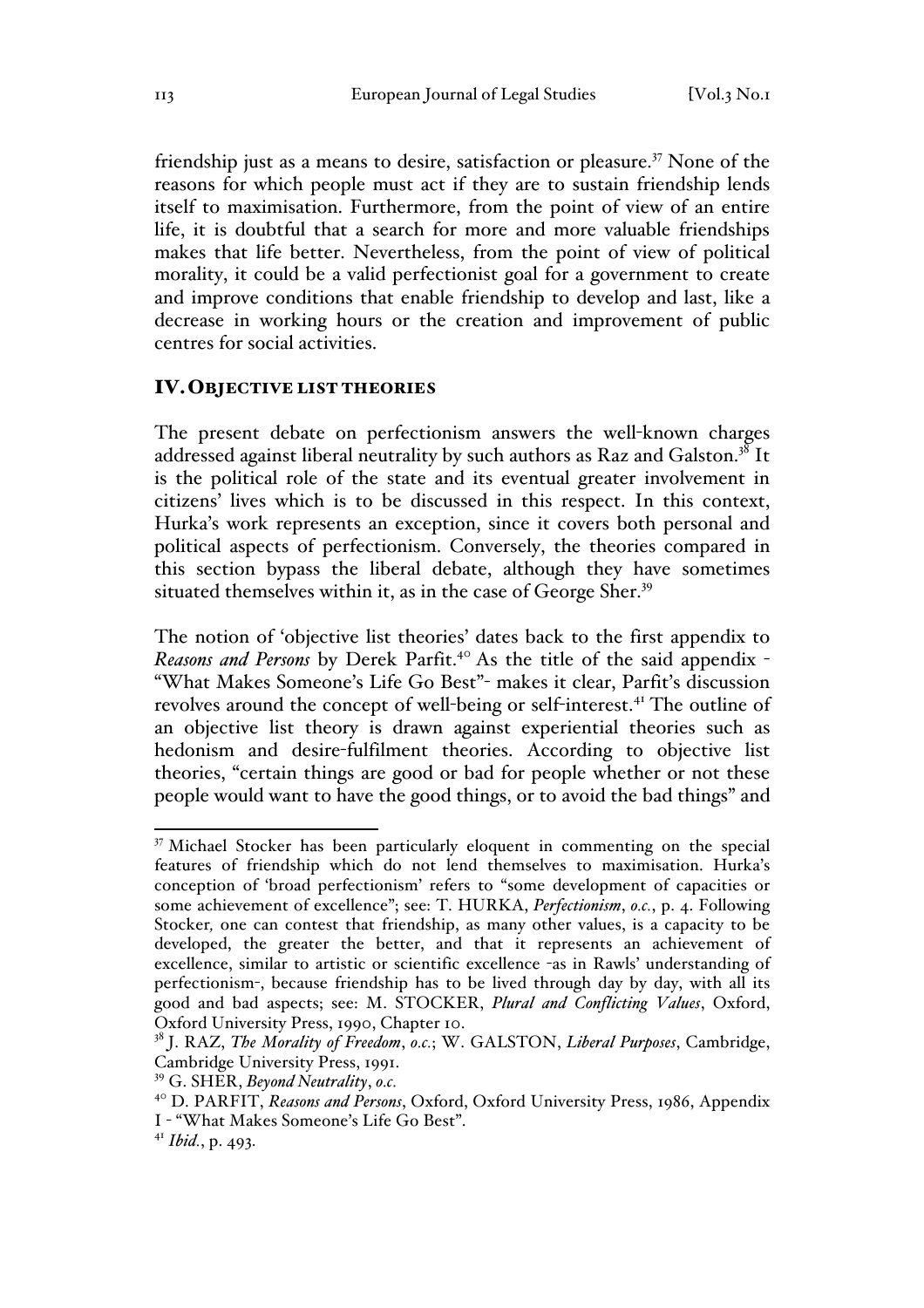"the good things might include moral goodness, rational activity, the development of one's abilities, having children and being a good parent, knowledge and the awareness of true beauty".<sup>42</sup>

Following Parfit and Scanlon,<sup>43</sup> one can agree that such a list includes most desirable goods that people have always tried to pursue in their lives. However, one should also question the effective working of such a theory as a competitor to Aristotle's *eudaimonia* as a theory of 'the good life'. Famously, Aristotle proposes a complex and interwoven ideal of how to live well and be an excellent person in which a 'list' of external goods among which, 'having good children and being a good parent'- has a secondary place with regard to exercising virtuous activity and finding pleasure in it. According to Aristotle, the exercise of the virtues represents the core of the good life, expressing both moral goodness and rational activity; that is, the two general criteria by which means one can legitimately assess all people's lives, since a life lacking in one or the other of these features is considered to be a less than human life. Whereas a life lacking in knowledge or the awareness of true beauty -as it happens with a large number of human lives- is not intuitively unsuccessful because it can still be successfully evaluated on the grounds of more commonly shared features, like moral goodness and rational activity or, according to Aristotle's overall view of the good life, virtuous activity exercised with pleasure.44

So, it seems that, if one wishes to position objective list theories with respect to perfectionism, their main distinctiveness can be marked in terms similar to the difference between 'how to make one's life go well' and 'living a good life'. Parfit's problem originates within a subjectivist perspective on wellbeing where the unbalance of hedonistic or desirefulfilment theories towards subjectivism -*e.g.*, what is good for the agent lies entirely in her sphere of experience- make it (theoretically) necessary to find a counterweight on the objective side. While an objective list theory like the one elaborated by Parfit makes a good job in balancing subjectivist theories of wellbeing, it sits uncomfortably at the desk of perfectionist theories where the Aristotelian paradigm and its millennialong tradition still largely influence the debate. A perfectionist theory suggests an ideal of the good life for persons who want to live a complete human life. In this view, it is clear that a list of disconnected, though

 <sup>42</sup> *Ibid.*, p. 499.

<sup>43</sup> T. SCANLON, *What We Owe to Each Other*, Cambridge, Bellknap, 1997.

<sup>44</sup> Parfit agrees entirely with Aristotle about pleasure because he does not endorse his objective list just as it is but adds that one's life goes well, if he has those good things and strongly wants them, finding pleasure in them; see: D. PARFIT, *Reasons and Persons*, *o.c.*, p. 502.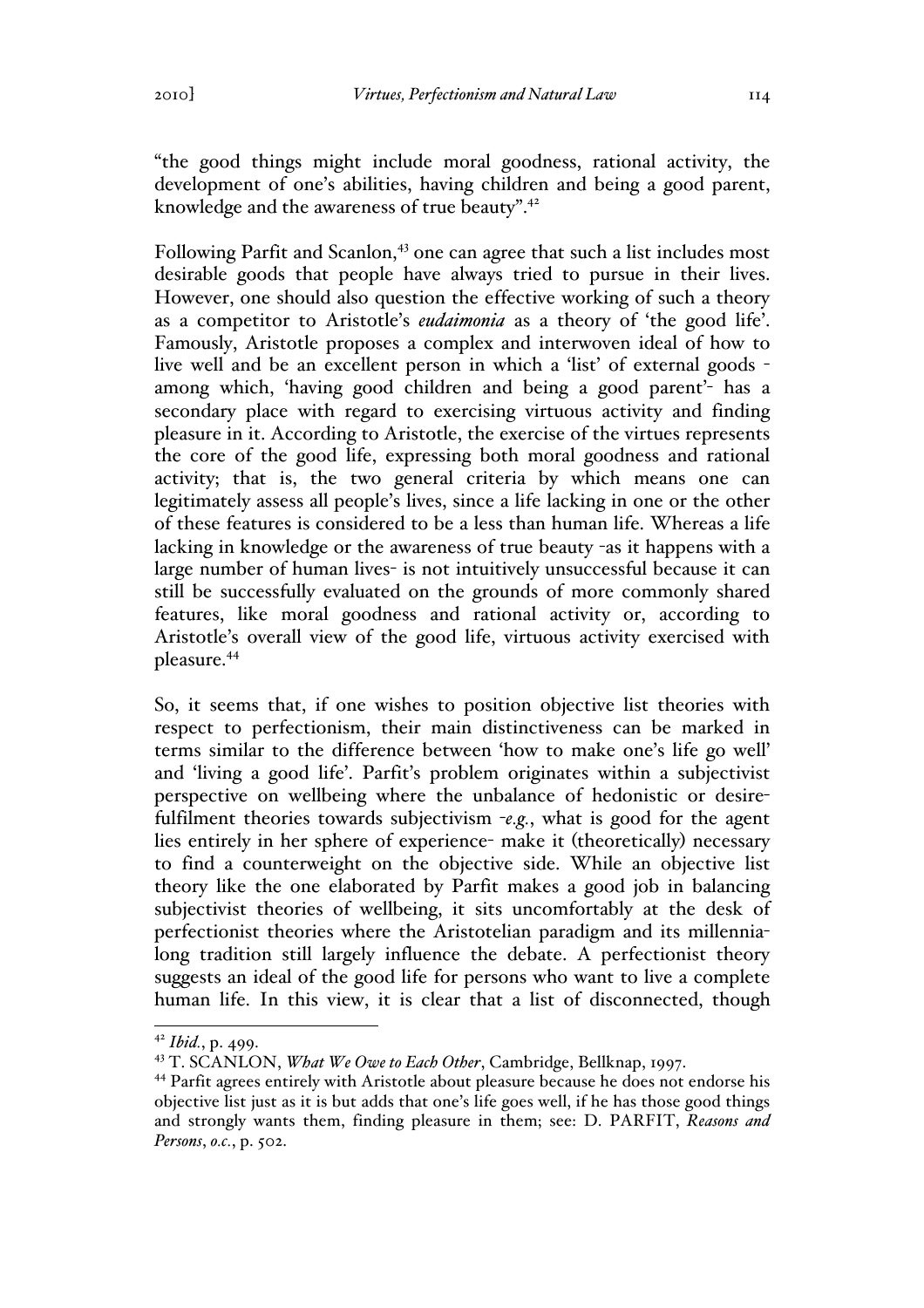objective, goods cannot encompass an adequate perfectionist proposal.

## V. TRACES OF A DIFFERENT PERFECTIONISM

Hurka's maximising consequentialism and objective list theory fail in terms of the Aristotelian ideal. Their basic failure lies in a reductive understanding of the human good. First, both theories show no or little connection between their view of the human good and what one could call 'rationality in action'; that is, deliberation and pondering of different means to reach a certain end and choice between different ends. Although both give pride of place to rationality in their theories, none of them understands rationality as infused in the ideal of the good life and spelled out in the exercise of the virtues like in Aristotle's *eudaimonia*. Their escape from the Aristotelian 'moralistic understanding' of the human good brings about truncated views which cannot restore the integrity of human flourishing. Secondly, and along the same lines, they undervalue the role of emotions and desires with regard to the complex realisation of human flourishing. Thirdly, to the extent that Hurka's and Sher's theories reject 'moralistic' contaminations, they remain open to that further evaluation unavoidably made on prudential views of the human good.

The ethics of virtues quickly addressed above has the theoretical resources to redress these weaknesses but it needs some systematisation and clarification of its various conflicting strands. Such an attempt has been quite successfully made and prepares the way for the proposal elaborated in this paper and introduced as *agency goods perfectionism*. Following Nussbaum's taxonomy, the perfectionist vision put forward is close to the work of authors such as McDowell, Wiggins, Richardson, Sherman and Nussbaum herself.<sup>45</sup>

The crucial place of reason in directing the functioning of virtues through deliberation and *regulating* the pursuit of substantive goods needs to be emphasised at first. Reason also has an important role in balancing and organising the drives arising from desires. These should not be thwarted nor should they receive limitless satisfaction, because the (perfectionist) ideal that flows from the virtues aims at a *specifically* human life. From the variety of desires that human beings experience derives a second priority, which brings together some of the above mentioned thinkers and 'agency goods perfectionism'. There is a plurality of qualitatively heterogeneous goods human beings normally pursue and not just a homogeneous measure, like utility, that can cover whatever people want. This last point has the merit to draw attention to the complexity of Aristotelian ideals of the

 <sup>45</sup> M. NUSSBAUM, "Virtue Ethics", *o.c.*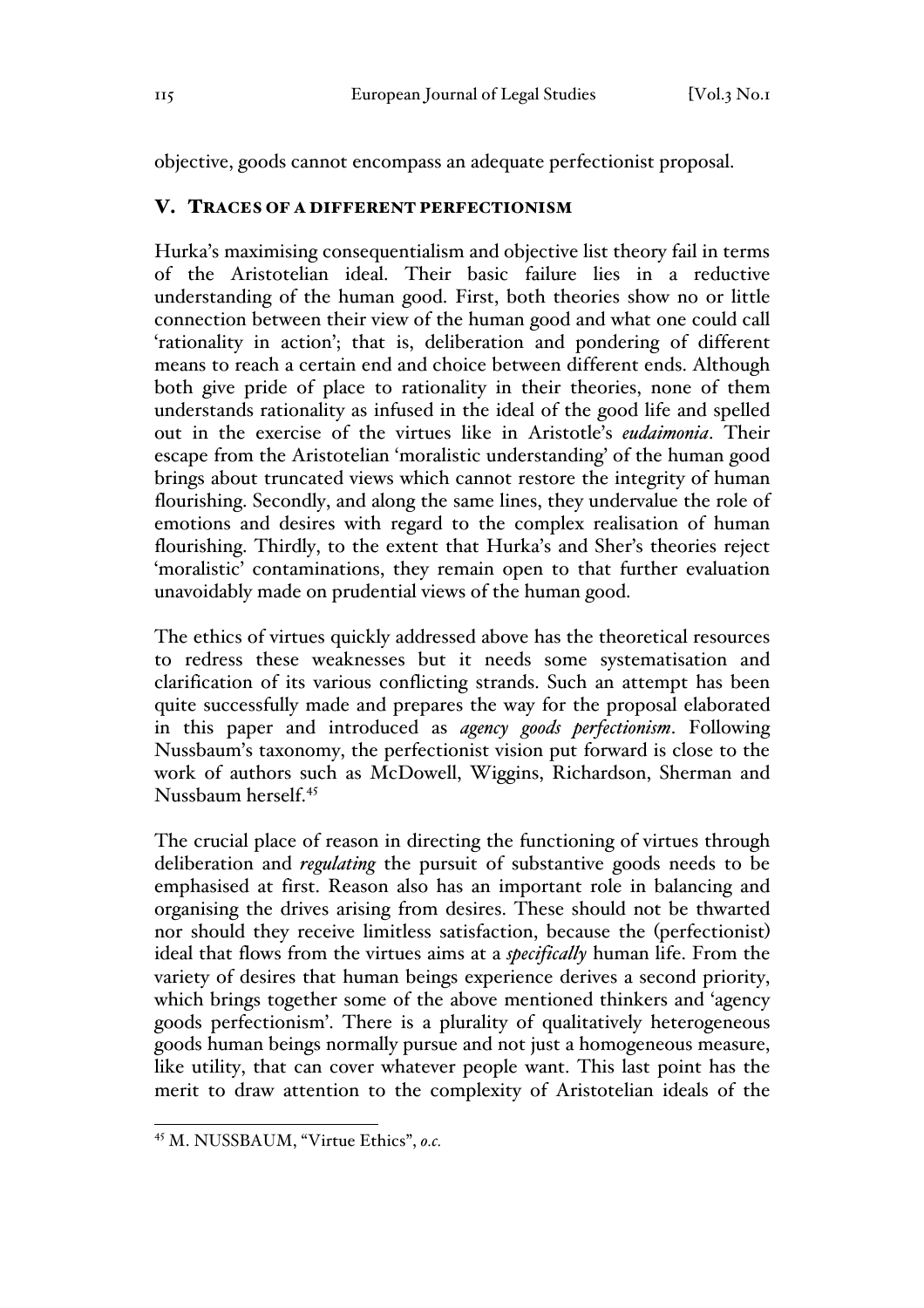good life, such as agency goods perfectionism, in which the key value of *excellences* cannot be adequately rendered by a maximising consequentialist view or by any list of objective goods, notwithstanding their diversity. Finally, a third priority emerges from some of the best reflection on virtue ethics -for example, McDowell, Murdoch<sup>46</sup> and Sherman-; that is, a special attention to the place of emotion in reasoning about the good. This is an important legacy to bear in mind, because perfectionist theories are usually so focused on objective goods or maximisation that the emotional side of human life is altogether forgotten.

## 1. *Agency goods perfectionism*

It is worth emphasising that this paper aims to propose a vision of perfectionism centred on an account of the virtues which amounts to a *partial* conception of human flourishing; otherwise, called *agency goods perfectionism*. It holds that 'character', constituted by a unified set of virtues, offers a critical potential compatible with liberalism and overlaps with the core ideas of natural law theory. Since it is explicitly derived from Aristotle's ethics, one should be wary of underlining how agency goods perfectionism does not run the risk to be incompatible with liberalism. *Eudaimonia* has usually been taken as a full-blown ideal of 'happiness', including many objective goods the agent should pursue in her life. Such a view has been rejected by most liberals, precisely because it threatens the freedom of each individual to subjectively define what is good for her. By contrast, Aristotle's conception of *eudaimonia* and the virtues as a perfectionist proposal does not prescribe the pursuit of substantive goods but simply *regulates* individual pursuits. It is regulative insofar as its *ethical* strength is constituted by *eudaimonia* and the virtues, which restrain any subjective definition of the good. It is a *perfectionist* proposal in the broad sense of the term insofar as *eudaimonia* and the virtues represent a critical potential based on the idea of human improvement. However, improvement is only conceived in terms of the exercise of ethical excellences or excellences of character -namely, the virtues- and does not prescribe the pursuit of any substantive ends. This perfectionism is, in a sense, based on an 'objectivist conception of the good'; that is, the idea of human improvement. However, it is not based on an objectivist conception of substantive goods or the ends worth pursuing by human beings.

The idea of character, as constituted by a certain set of virtues, connects virtue ethics with agency goods perfectionism. The main features of virtue ethics congenial to agency goods perfectionism include its being agent centred, so that the concept of right action is based on that of the virtuous

 <sup>46</sup> I. MURDOCH, *The Sovereignty of the Good*, London, Routledge, 1971.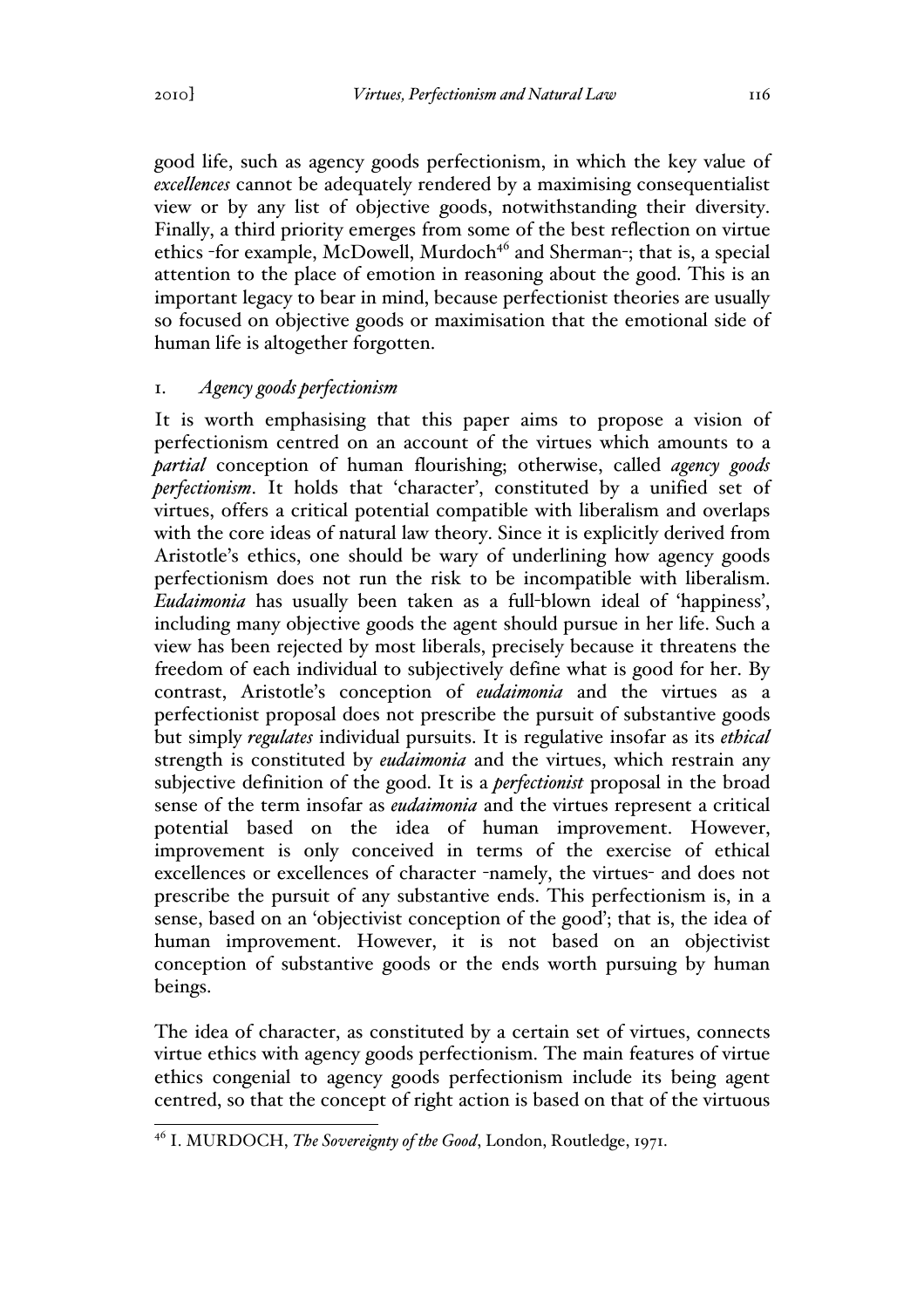agent, rather than the other way round, as happens in utilitarianism and Kantian theory; its being concerned with *being* rather than *doing*, or with determining the sort of agent to be rather than the sort of action to do; its taking as basic concepts areteic notions, like the good, excellence and virtue, rather than deontic notions, like the right, duty and obligation.<sup>47</sup>

Although all virtue ethicists might not subscribe to these features, they represent a plausible core of virtue ethics which may work as a bridge towards that conception of human flourishing so far neglected by virtue ethics. Now, this bridge has to connect at least three separated theoretical islands: not only virtue ethics and agency goods perfectionism but also natural law theory. In order to check whether this is possible, one should provide at this point a brief outline of what constitutes agency goods perfectionism and natural law theory, in order to put in place some parallel structures and develop the necessary conceptual tools to conduct a more in-depth analysis of these three theories.

#### 2. *The place of virtues in agency goods perfectionism*

Different perfectionist approaches have been founded on human nature (Aristotle), intuition (Raz), or a theory of organic wholes (Nozick). Contemporary liberal societies can only accommodate a perfectionist approach provided that it is respectful of the large variety of styles of life and comprehensive conceptions of the good it faces. Hence, no perfectionist theory can be based on a narrow and rigid account of human flourishing. One may wish to outline a *vague but still thick* account of human flourishing; $48$  that is, an account centred around a general framework of intrinsic goods to be filled in with more detailed descriptions on a case by case basis. Martha Nussbaum's hermeneutically founded account of human virtues<sup>49</sup> is a helpful starting point for such an account of perfectionism. She argues that, in basic spheres of human conduct where we cannot help choosing and acting, such as our bodily appetites, the giving and taking of money, our physical vulnerability, and the like, we can give right and wrong responses. One can give a *thin* description of right responses in terms of virtues, such as temperance in the first sphere and generosity and courage respectively in the second and third spheres. To act with temperance in the sphere of bodily appetites means to act in the right way, although what temperance concretely requires in the situation is to be conceived

 <sup>47</sup> This account is provided but not endorsed by R. Hursthouse; see: *On Virtue Ethics*, Oxford, Oxford University Press, 1999, p. 25.

 $48$  The expression "thick vague conception of the good" is Martha Nussbaum's; see: "Aristotelian Social Democracy", in H.S. RICHARDSON, G.M. MARA and B. DOUGLASS, *Liberalism and the Good*, London, Kegan, 1990, p. 205.

<sup>49</sup> M. NUSSBAUM, "Non-Relative Virtues", *o.c.*, pp. 32-53.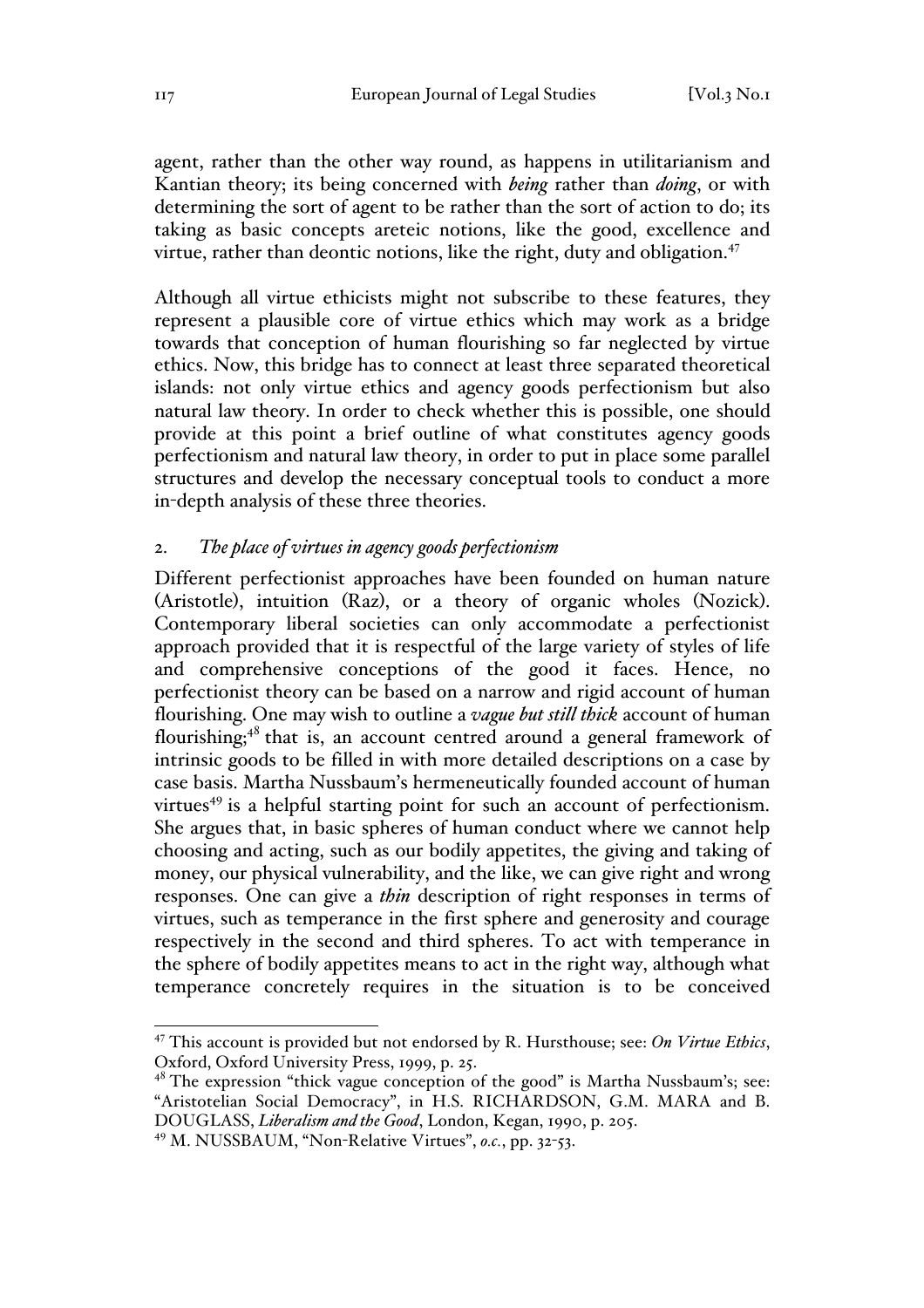according to the cultural context of the agent. What was the appropriate exercise of temperance in ancient Athens may not be so in contemporary Italy. Although this account of agency goods is flexible enough to allow large variations through cultural contexts, it is also perfectionist in excluding 'wrong' conceptions of the good. These will be identified by 'wrong' responses in the mentioned spheres of human experience. However, most life choices -concerning, for instance, substantive goods and careers- keep their legitimate status when agency goods are exercised.

Now, liberals may accept a perfectionist theory but they do not wish the state to impinge on their lifestyle, even if they recognise that the public sphere can promote general conditions for the good life that do not preempt individual freedom of choice.<sup>50</sup> Those who reject indiscriminately any public engagement with criteria of the good life or human flourishing are doing a disservice to liberal theory insofar as they conceive the liberal state as necessarily separate and independent from the quality of life of its citizens. Very recent experiences, like the current world economic crisis, clearly show that not only state actions but also world dynamics affect individual lives. Politics or the organisation of public institutions and ethics or individual choices for the good life are deeply interconnected matters. As a result, the theoretical strategy of continuity seems to respond better to experience. In contrast, on the 'discontinuist' strategy, a liberal state should apply its policies without being concerned with the kind of life its citizens live.<sup>51</sup>

The central idea of notions such as the good life or human flourishing refers to the quality of a person's life as a whole. This idea may be filled in at various levels. The most general level includes, as its constituent parts, what has been called *agency goods*; that is, virtues or qualities of character which work as modes of choosing in the basic spheres of human conduct. The perfectionist view put forward is a *partial* view of human flourishing or the good life. In promoting the exercise of agency goods, it does not claim to suggest all that matters to an individual's way of living. This comes to consist also in a certain set of prudential goods and in other purely

<sup>&</sup>lt;sup>50</sup> This is not to say that all supporters of freedom will be satisfied with this arrangement. However, once freedom is considered in the context of a human life, it should be clear that its importance depends on the activities that people can effectively realise trough it. Freedom of choice allows people to realise their goals to a degree depending on eventual hindrances and so it is scalar but it is also scalar with regard to its goods. Once we accept the purposefulness of freedom of choice, the perfectionist discourse on self-restraint on the grounds of agency goods sounds more plausible. See: C. TAYLOR, "What's Wrong with Negative Liberty?", *Philosophical Papers 2*, Cambridge, Cambridge University Press, 1985.

<sup>51</sup> *Cf supra*, note 10.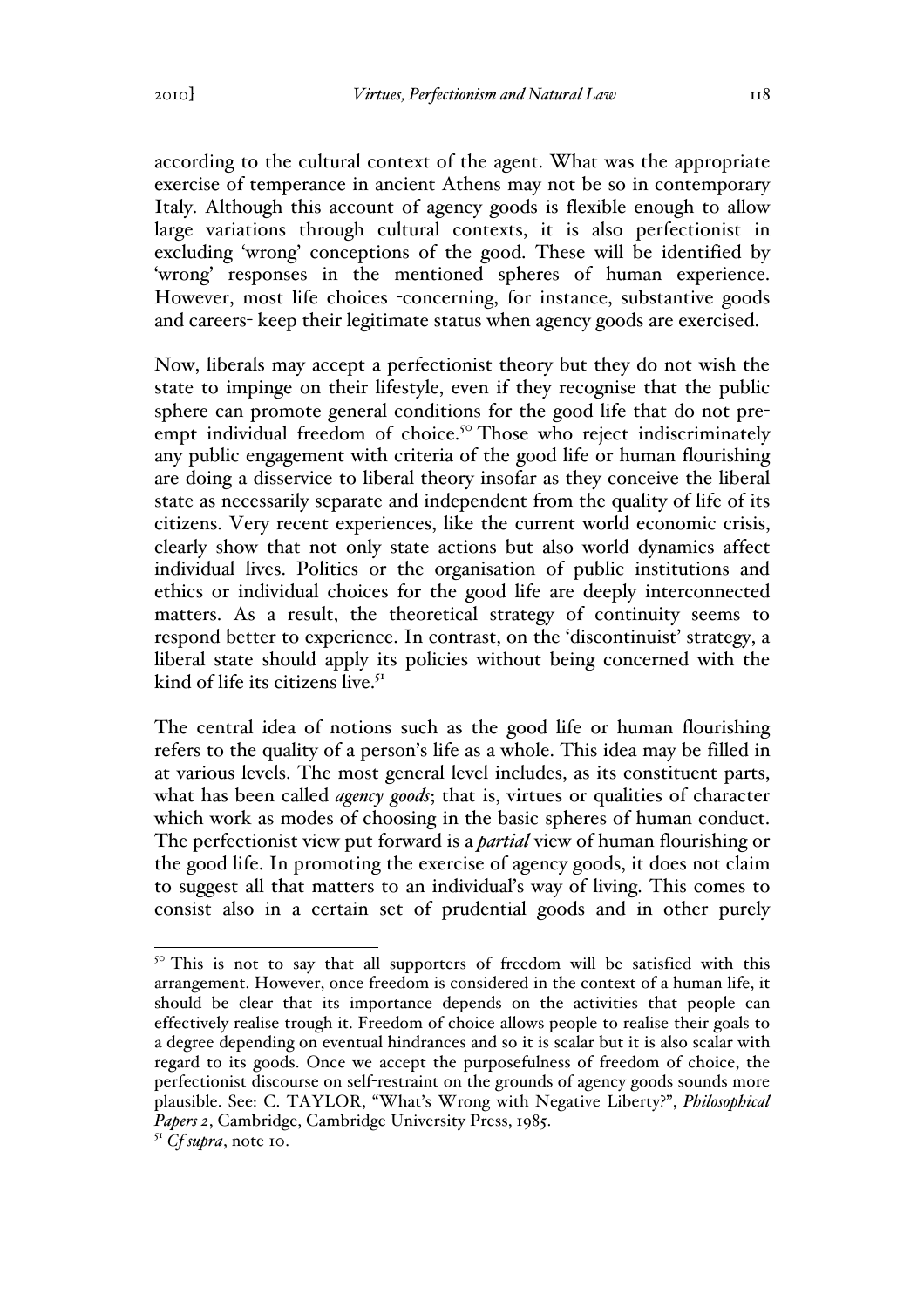subjective choices. Instead, in promoting agency goods one promotes what has most reasons to be shared. In this sense, 'human flourishing' or 'the good life' or 'the well-lived life' are just partial concepts, but endowed with better normative foundations than more extensive ones are.

Nussbaum's account can be very helpful in offering a foundation for, and identification of, agency goods. On a less general level, *prudential goods*, such as aesthetic experience, human relationships, play or knowledge, contribute to someone's good life, although they do not have to figure necessarily in every good life. Prudential goods are substantive goods, even if the latter also include goods which do not directly benefit the agent like altruistic goods. What often happens is that the pursuit of one of these goods, such as knowledge, by its own nature may prevent the pursuit of other prudential goods, such as aesthetic experience or play. At this level of theory it sounds very plausible to let in, as constituents of the good life, objective goods of the sort included within an objective list theory. Lastly, a third category which would fill in the conception of the good life put forward would be a *way of living*, which embodies a particular ranking of agency goods and prudential goods and a particular way of realising them.<sup>52</sup> In a way of living, one may include not only what the agent pursues or exercises as values for their own sake -as for the previous two categoriesbut also what he pursues instrumentally and her personal reasons for certain evaluations and rankings. For example, my way of living can include the biographical reasons which make me a tourist entrepreneur. A way of living is not constituent of someone's good life in the same way that agency goods and prudential goods are, but it is more a particular way of organising them, establishing priorities which are good for the person involved but not for another. Each of us adopts, consciously or not, a way of living because each of us preferably pursues some goals rather than others, even though one is not always aware of what counts most in her own life.

In this view, agency goods and prudential goods, albeit all final, are fundamentally different. Whereas prudential goods identify *objects of choice* considered choice-worthy for themselves, $53$  agency goods are (dispositions

 $52$  The distinction between particular categories of goods and a way of living is borrowed from J. Chan; see: "Legitimacy, Unanimity and Perfectionism", *Philosophy and Public Affairs*, 2000, pp. 5-42, at p. 11.

 $53$  It is not for the individual agent to determine that something is choice-worthy in itself: choice-worthiness is already there to be picked up, although it is neither abstract -as it would be according to criteria such as Nozick's organic unity- nor absolute. Choice-worthiness, then, is beyond subjectivist choice but relies on what is good for a specifically human life and can be detected through a hermeneutical approach *a là* Nussbaum. What is choice-worthy is usually confirmed in different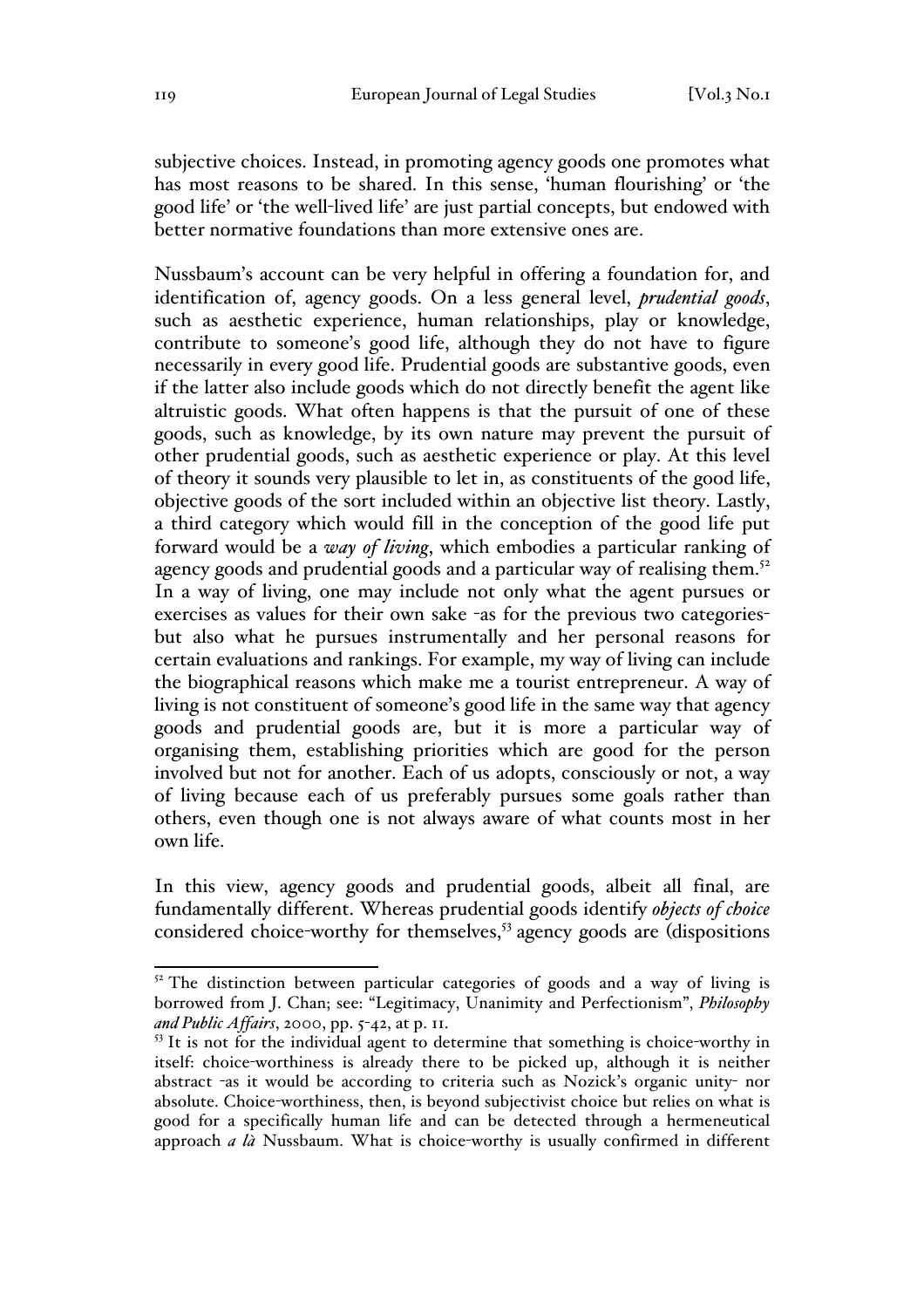to engage in) *modes of choosing* in certain spheres of conduct. If one does not choose a prudential good, he is still within the boundaries of the good life in opting for other prudential goods. However, if one does not exercise an agency good, such as the virtue of courage when dealing with the sphere of conduct where bodily vulnerability is at stake, he is simply wrong.<sup>54</sup> Courage is identified as the right response, while other alternatives like cowardice or rashness are wrong.<sup>55</sup> We take them as inappropriate responses. Wrong responses bring our life much further from the ideal of the good life than happens when we just neglect some prudential good whose choice is up to us, whereas agency goods are constitutive of the good life and participate in the exercise of deliberative rationality.

By and large, however, the list of basic spheres and corresponding agency goods is justified by their being accepted despite any distinction of time and place. We can still recognise what is good and bad in literary cases from the past or from very foreign cultures because their virtues and vices still correspond to our 'thin' descriptions.<sup>56</sup> Thin descriptions of what courage and justice are need to be filled in according to specific circumstances of place and time, whereas holding that the right response is courage rather than cowardice or rashness is closely tied to the human condition. With respect to fear of severe harm to our body or death, we admire the courageous person rather than the coward or the rash. There is no personal intuition here to identify what is virtue and what is vice but a

societies through time and space, so it is "for us" as much as it is for our fellows similarly situated.

<sup>54</sup> Wrongness here does not depend on 'producing bad consequences' for the agent but on refusing the correct kind of conduct from the point of view of what constitutes the good life or flourishing. Given the complexity of this ideal, what appears good or bad to the agent -*e.g.*, here, now and individually- will differ from general criteria of right and wrong conduct.

 $\frac{55}{25}$  This definition of courage with regard to bodily vulnerability will seem a restriction of use to all those -ancients as much as contemporaries- who extend the use of courage to conduct to take in the face of evils such as bad reputation, poverty, sickness and others. Yet, Aristotle explicitly defines these as uses by *similarity*, while the central case of courage is that concerned with fear for the vulnerability of one's body and especially death. See: *Nicomachean Ethics*, 1115a10-24.

<sup>&</sup>lt;sup>56</sup> If agency goods are nothing else than virtues, why should one use the term in the first place, rather than remain within the traditional bounds? The basic reason for adopting 'agency goods' is that the extensive debate on the virtues as a moral theory alternative to utilitarianism or Kantianism has overloaded the term. One can consider agency goods as a coherent set of 'internal goods' which orientate the agent's choice on all basic matters of his conduct in life. In contrast, the virtues are considered more narrowly in the contemporary debate as a form of morality or correct behaviour toward others, excluding important areas of conduct such as friendliness or our sense of humour.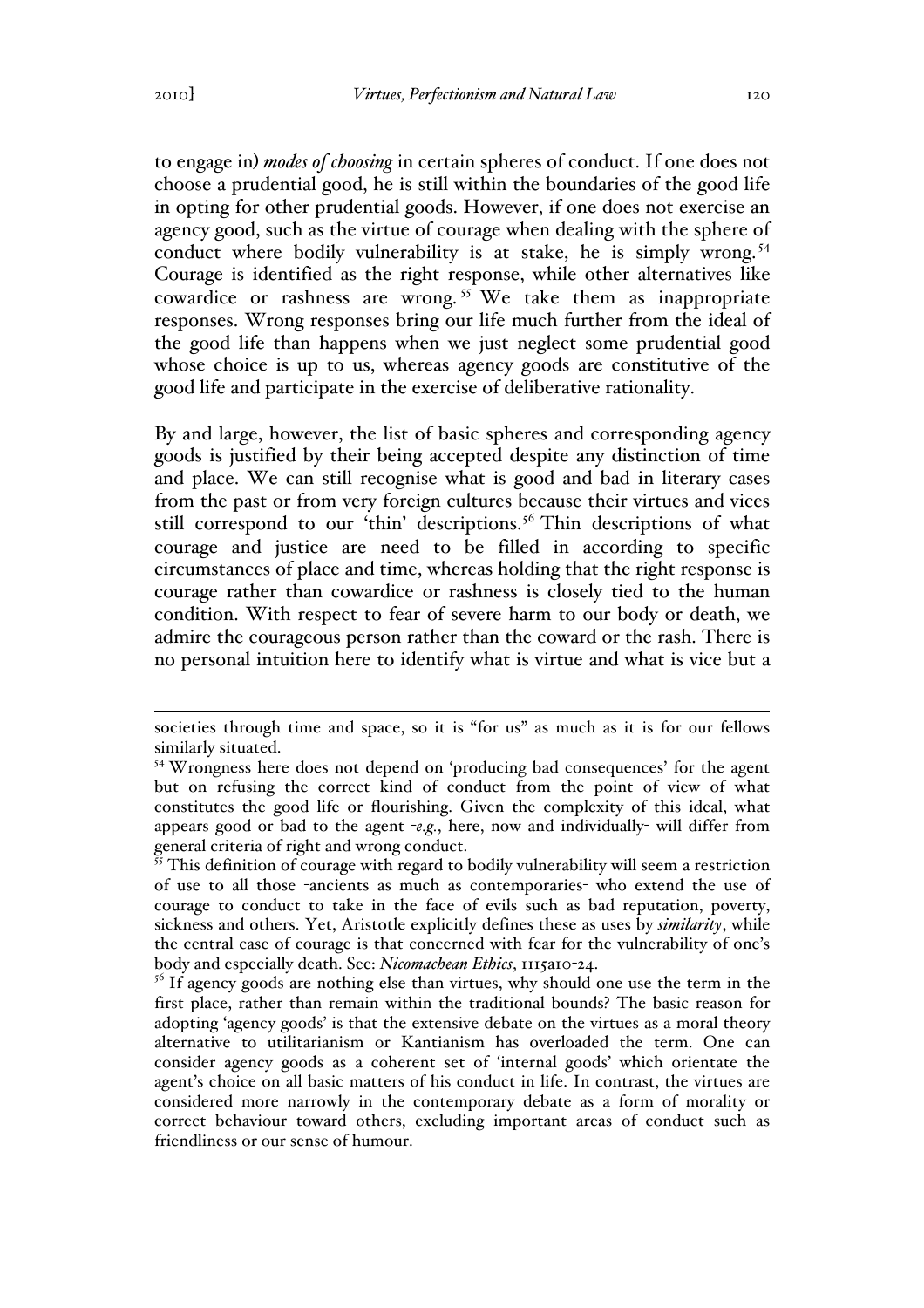large convergence of shared opinions through time and space.<sup>57</sup>

In times of ethical relativism, the foundation of agency goods requires more extensive and detailed argumentation than what has been provided so far. $58$  One should focus on the particular nature of agency goods which belong to the psychological fabric of people rather than being moral rules or principles that one decides to follow. If one behaves in an unjust or spiteful way, he shows traits of character that make her a person we cannot easily relate to. Most people tend to avoid unjust persons that are known to be so, because their attitude is harmful to them. These bad traits of character deny what makes human relations possible and beneficial. Besides, unjustness is not only wrong from the point of view of the community, as human relations are endangered, but also from the point of view of the agent herself, since a person who is not in balance with her fellow human beings cannot even aspire to the ideal of flourishing.

The advocate of agency goods holds that having a bad trait of character such as unjustness is universally accepted as wrong because, while people may disagree on the meaning of justice as a political concept -contrast, for example, the positions espoused by Rawls, Nozick and the utilitarians-, justice as a trait of character entails at least a common core of ideas like fairness, giving each person her due, respecting people's dignity and treating them impartially. Although concrete definitions of justice may vary, there is a minimal account of justice that has to be present in order to recognise that different conceptions belong to the same debate. It is possible to imagine particular definitions of justice in which ideas such as compensating the most disadvantaged are highlighted, but the common core remains what is unchanging in justice. Any opposite trait will be universally accepted as unjust, if it shows one or more features contrary to the common core, such as unfairness, not giving each her due or not respecting human dignity.

However, there is some truth in relativism that the agency goods account can capture, while strong objectivism cannot. Relativists hold that certain moral rules and principles show themselves to be admirable adaptations to circumstances. Then again, agency goods advocates do not defend that certain traits of character are universally valid, in spite of cultural differences. Instead, they hold that, notwithstanding some specific features dependent on one's social culture -like the exclusion of slaves from

 $57$  It is worth mentioning here that the idea of virtue has a higher degree of universality than the competing conception of fundamental rights which is so often heralded now.

<sup>58</sup> Relativist objections have been tackled in my *Il liberalismo forte: Per un'etica pubblica perfezionista*, Milano, Mondadori, 2004, Chapter 7, Section 4.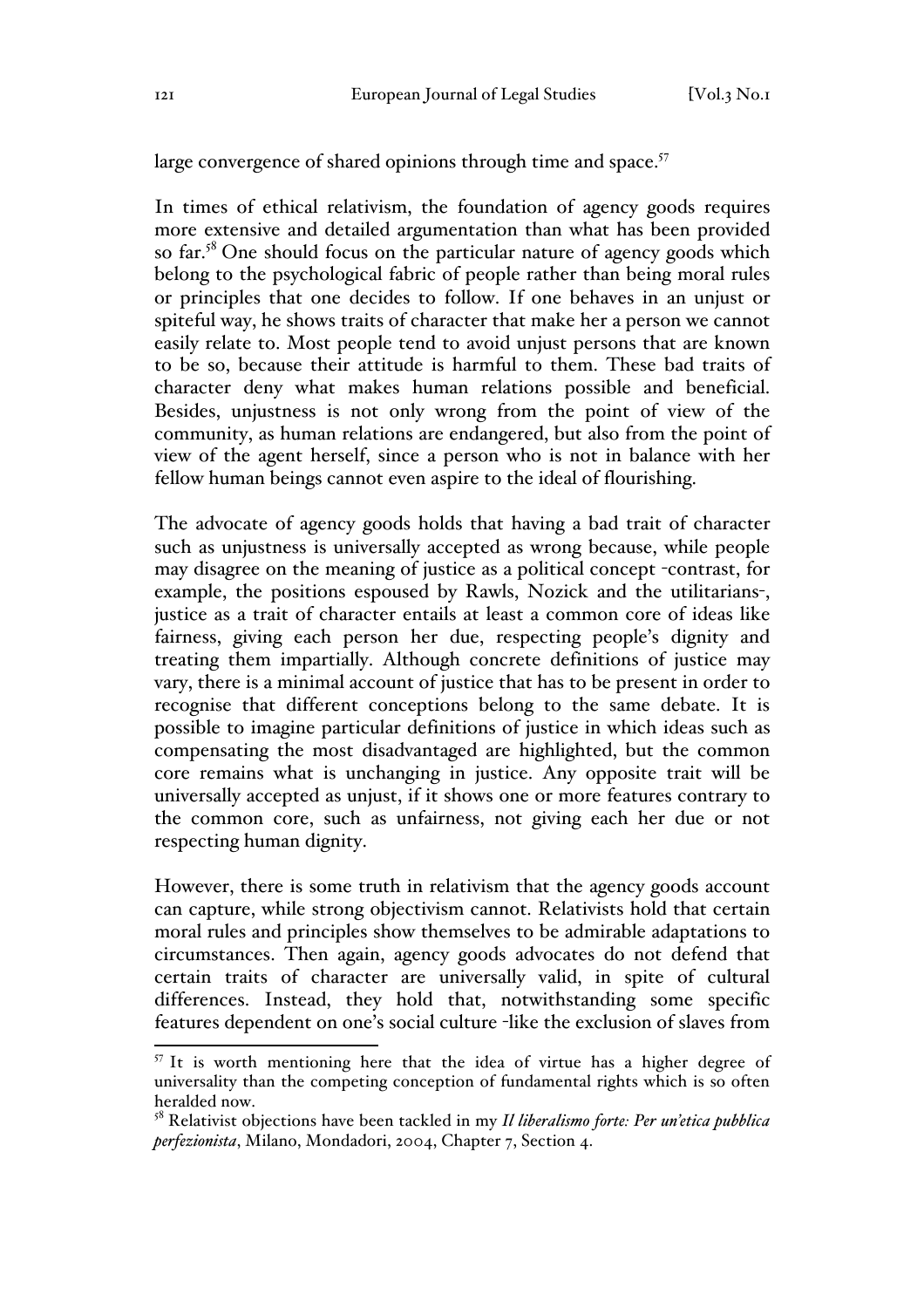the subjects of justice-, all cultural variations of justice exhibit a common core.

#### VI.VIRTUES IN NATURAL LAW THEORY

In order to reach some kind of tentative positive conclusion for the assessment of the three most important contemporary contenders in the field of the human good, one also needs to inquire into the substantive ethical views of natural law theory. The plural is required, of course, by the (conflict-ridden) coexistence of classical natural law, based on the virtues, and of new natural law, based on fundamental goods. If the assumptions put forward earlier on are plausible, the alliance of natural law theory with perfectionist liberalism through virtue ethics should now be confirmed, although the new natural law alternative proposal deserves critical assessment. For this purpose, one needs thus, first, to inquire into the virtues of the natural law tradition and verify their similitude (and overlapping) with the virtues discussed in contemporary virtue ethics and, secondly, to examine new natural law's ethical views and assess its position regarding the virtues. In this view, attention should be paid to the current debate and the contemporary theories offered by some of its most influential members, like Grisez and Finnis, as well as to Finnis's account of Aquinas's views concerning practical reason.

While commenting on the virtues of the natural law tradition, one needs to keep in mind that this tradition is notoriously split into two equally important factions, respectively represented by Christian and secular virtues. The latter trend has been theorised first in Greek ethical thought; as, for instance, in the consideration of the cardinal virtues of practical wisdom, justice, courage and temperance. The alternative position has been developed in two ways; either as special theological virtues that only Christians have and care about because of their conception of god -such as faith, hope and charity- or as 'infused' virtues that god implants in people, where not only theological but also cardinal virtues are infused from god. Obviously, theological virtues are specific to Christian believers and there is no claim of an overlap with contemporary secular conceptions of the virtues. Instead, one should scrutinise the real status of 'infused' virtues in the work of the foremost defender of Christian ethics; that is, Thomas Aquinas.

The Scholastics classified all virtues under the label of 'infused', including the cardinal virtues belonging to the secular tradition, but with a noticeable *caveat*; infused virtues are only received from god 'to some degree'. The degree of reception of the moral virtues rather than their acquisition through effort must be assessed in turn. Scholastic views can be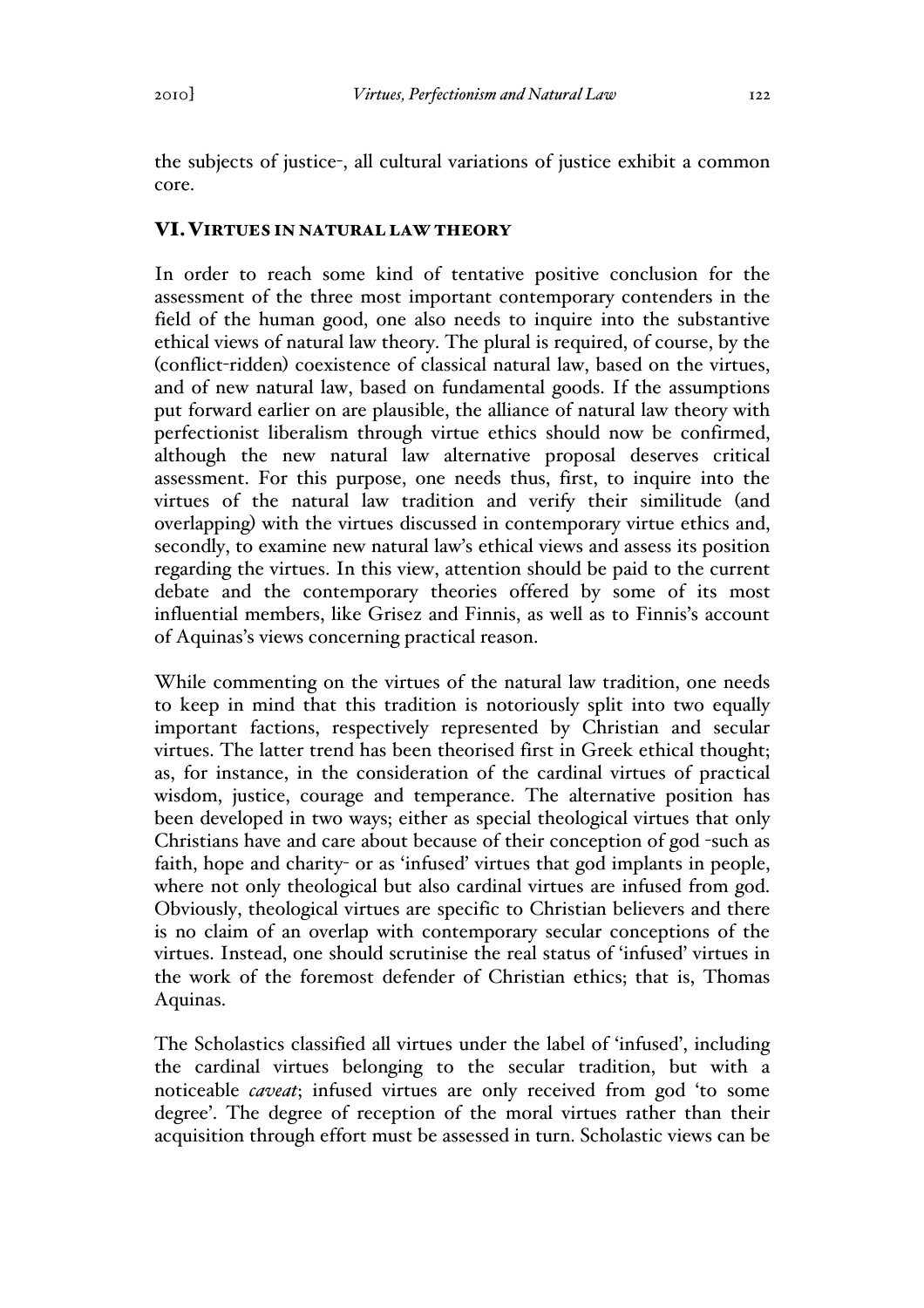distinguished by their adherence to one of two main theoretical poles: on one hand, the Augustinian position that virtue is a gift of grace and, on the other hand, the Aristotelian position that virtue is an achievement of human effort. What is at stake is more than a doctrinal disagreement. Indeed, one can only draw successfully a parallel between natural law theory and liberal perfectionism if natural law allows for an understanding of the virtues that leaves some place to human effort.

Following the careful reconstruction by John Inglis,<sup>59</sup> a useful starting point is the suggestion that Aquinas constructed the second part of his *Summa Theologiae* on the grounds of William Peraldus's *Summa de Vitiis et Virtutibus*, around 1250. Moving from within an Augustinian background of ideas, Peraldus did not wish to reduce human beings to mere puppets which divine grace would cause to act. His way out of the Augustinian problem concerning human freedom was to distinguish between infused virtues that god produces in people without any intervention on their side and the cardinal virtues for which human effort is required. However, human effort is required only to prepare oneself to receive the cardinal virtues from god. Hence, whereas Peraldus goes further than Augustine in allowing human effort a role, it does not go as far as to admit that human beings can cooperate with god in the acquisition of the moral virtues.<sup>60</sup> It was, then, up to Aquinas to reconsider and still further reduce the Augustinian authority on the issue of virtues.

Faithful to the Aristotelian tradition, Aquinas wished to confer a greater role to human beings in the acquisition of the virtues. To this effect, he relied on the idea of habitual human activity producing moral virtues in cooperation with god, where activities conforming to nature and received from god, appear as cooperation with god. $61$  Thus, while at the higher level the theological virtues perfect people in relation to the highest good of *beatitudo*, people need also to be perfected in relation to those physical objects and persons who are the causes of their actions. The infused moral virtues come into shape and direct lower appetites to their ultimate end, as happens with the infused virtues of temperance and courage. Crucially, whereas the acquired virtues of temperance and courage direct a person's action with regard to her highest good in the worldly life, there is a strict relationship between the two forms of virtues. As a result, far from being useless, as Augustine thought, the acquired virtues prepare people to receive their infused counterparts. Besides, this does not happen through a

 <sup>59</sup> J. INGLIS, "Aquinas's Replication of the Acquired Moral Virtues", *Journal of Religious Ethics*, 1999,

pp. 3-27.

*Ibid.*, p. 9.

<sup>61</sup> *Ibid.*, p. 11.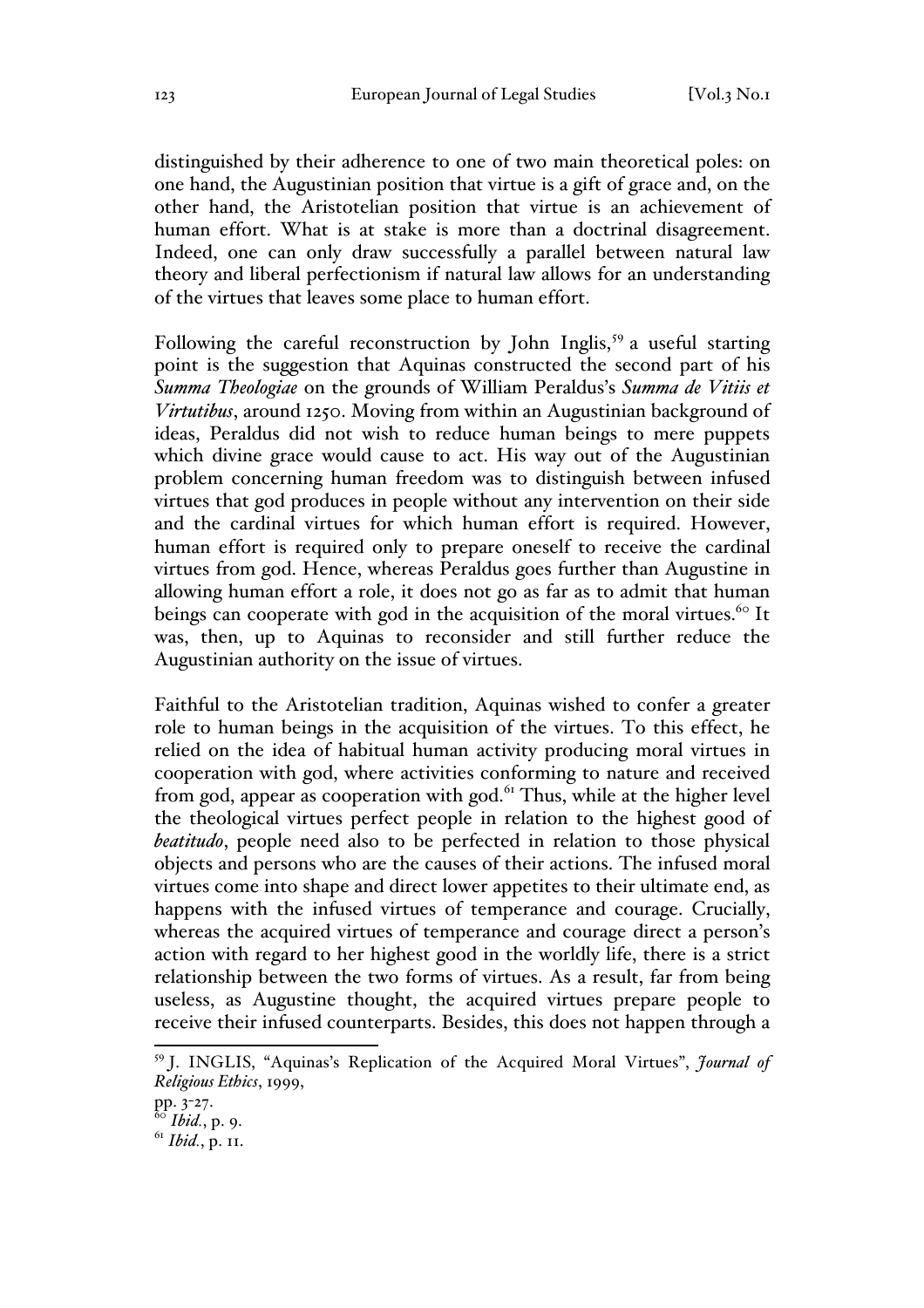radical replacement that leads to the disappearance of the acquired virtues, because Aquinas conceives of the relation in terms of a harmonious transition in which the infused virtues are built upon the acquired ones while strengthening their operation. $62$ 

This view of Christian virtues is clearly compatible with liberal perfectionism based on the virtues because it leaves room for the worldly highest good, although locating the divine good at a superior level. Most importantly, Aquinas's reconstruction grants compatibility and cooperation between acquired and infused moral virtues. For example, while acquired temperance serves bodily health and the general balance of one's good (civil) life, infused temperance can supervene and transform the final cause, directing the work of the acquired virtue to the highest good of *beatitudo*. So, rather than finding an opposition between two incompatible ethical conceptions, we find that "acquired virtue can enable one to move more easily toward the final end".<sup>63</sup> Such a general scheme of compatibility can make room for and offer keys to interpretation, as in the case of temperance and abstention. Once one accepts the idea of a continuum between acquired and infused virtues -that is, between the worldly and the non-worldly final cause-, the point of balance to identify in each case, according to its specific circumstances, has also to be drawn in the light of physical desires and their satisfaction. If infused virtues are built upon acquired ones, the account of these starts from those spheres of physical needs and desires that inextricably belong to human nature and there is, thus, continuity rather than opposition between happiness from the acquired virtues in this world and *beatitudo* from infused virtues at the divine level.<sup>64</sup>

## VII. NEW NATURAL LAW FUNDAMENTAL GOODS

The competing view within natural law theory threatens to undermine the project of a common ground between secular and religious ethics, through a conception of virtues. In contrast, new natural law theory holds that a substantive ethics has to consist in a list of objective basic goods which are self-evident, intrinsic and open to pursuit by a limitless number of people in a limitless number of ways. An initial example of these goods is provided in Finnis's list in *Natural Law and Natural Rights*, which includes

 <sup>62</sup> T. AQUINAS, *Somma Theologica*, I-II 51.4 ad 3; J. INGLIS, *o.c.*, pp. 14-20.

<sup>&</sup>lt;sup>64</sup> After the presentation of agency goods perfectionism, the account of essential spheres of human experience should by now be familiar to the reader. One could even go as far as assuming that the *thin* description or right responses in terms of virtues keeps agency goods perfectionism closer to Aquinas's virtues than other perfectionist accounts.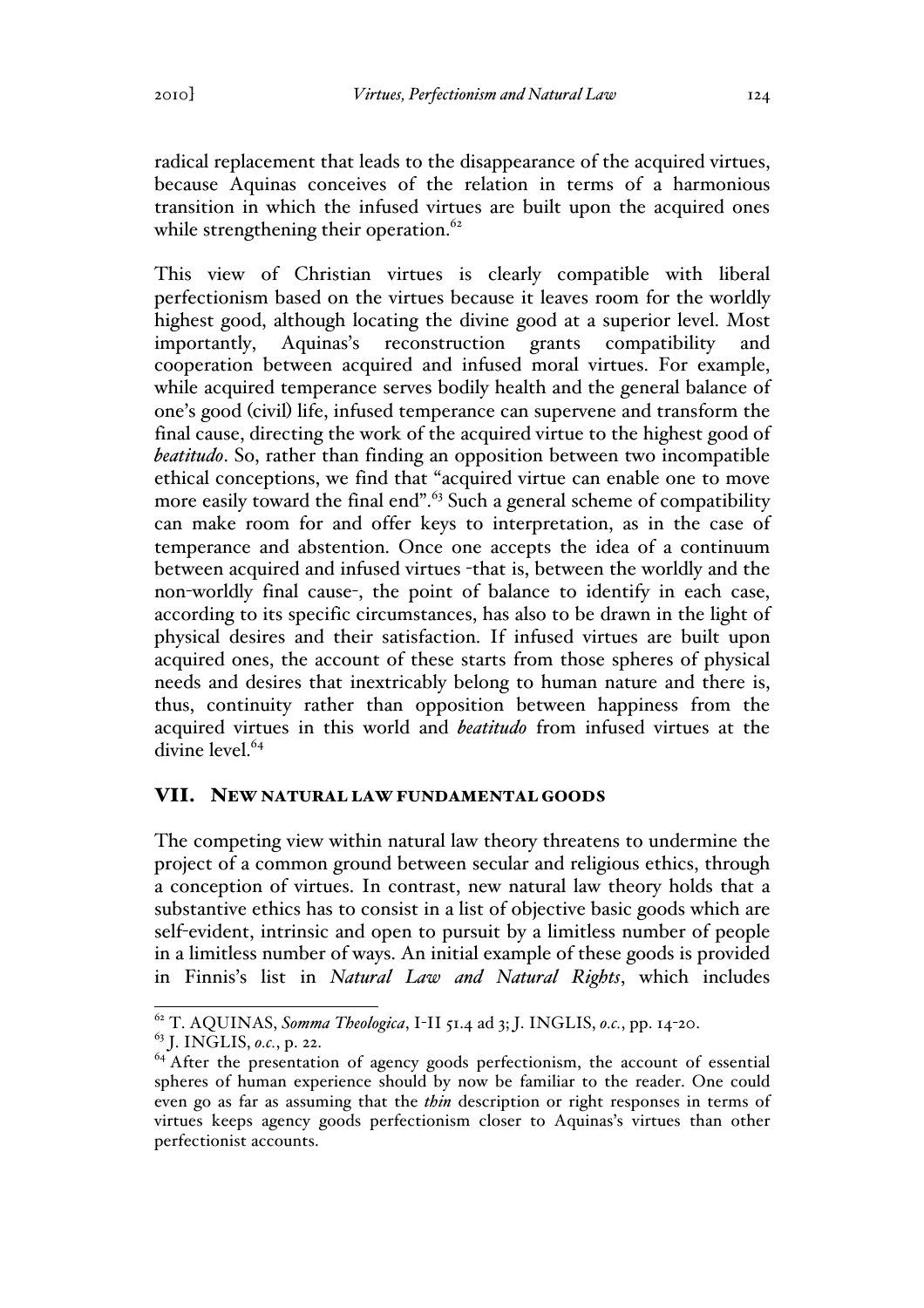knowledge, life, play, aesthetic experience, sociability and friendship, practical reasonableness and religion.<sup>65</sup> May does offer a far more developed and sophisticated list. Summarising the views of new natural law, he distinguishes five reflexive or existential goods in which *choice* enters for their very definition and which have 'harmony' as a common theme; namely, marriage, harmony between and among individuals and groups of persons, harmony among one's feelings, judgments and actions or peace of conscience and, lastly, harmony with god or religion. In addition, three substantive goods do not require choice for their definition; that is, life -including health, bodily integrity and the transmission of life-, knowledge of the truth and appreciation of beauty and, finally, excellence in work and play.<sup>66</sup>

Independently of the exact contents of these lists of basic goods or principles, it should be emphasised that they are principles of practical reason and not moral principles. By opposition, the morality aspect of new natural law comes in with the 'basic requirements of practical reasonableness', defined as modes of responsibility, which specify ways of choosing not incompatible with a will oriented toward *integral human fulfilment*; that is, the new natural law neologism for the idea of the highest good.

Two short remarks are in order at this point. First, as to their contents, basic goods only seem to represent a set of *prudential* goods, selected from a large and varied set which has been increasing over time. A list of basic goods is failing on two accounts: as in all lists of objective goods, its reliance on some particular items at the exclusion of others is based on pure intuition; $67$  and, more often than not, the pursuit of some prudential goods may prevent the pursuit of others. Secondly, as to their structure, even if they refer to a highest good such as 'integral human fulfilment', lists of basic goods can never amount to a comprehensive ideal of the good life, able to cover all basic spheres of human experience. It is lacking in terms

 $<sup>65</sup>$  It is worth-mentioning that lists of basic goods of this kind very much resemble</sup> objective list theories. So, why should they be treated separately? The main reason does not have to do with foundation (appeal to self-evidence) or content (inclusion of religion or harmony with god in the list); on the contrary, it is purely strategic. New natural law has to be discussed and assessed in the course of the general discussion of natural law theory because its merits and faults are strictly connected with the position of the virtues within natural law.

<sup>&</sup>lt;sup>66</sup> W.E. MAY, "Contemporary Perspectives in Thomistic Natural Law", in J. GOYETTE, M.S. LATKOVIC, and R.S. MYERS, *St Thomas Aquinas and the Natural* 

*Law Tradition*, Washington, Catholic University of America Press, 2004, p. 143.<br><sup>67</sup> A. LISSKA, *Aquinas's Theory of the Natural Law: An Analytical Reconstruction*, Oxford, Clarendon, 1996,

p. 156.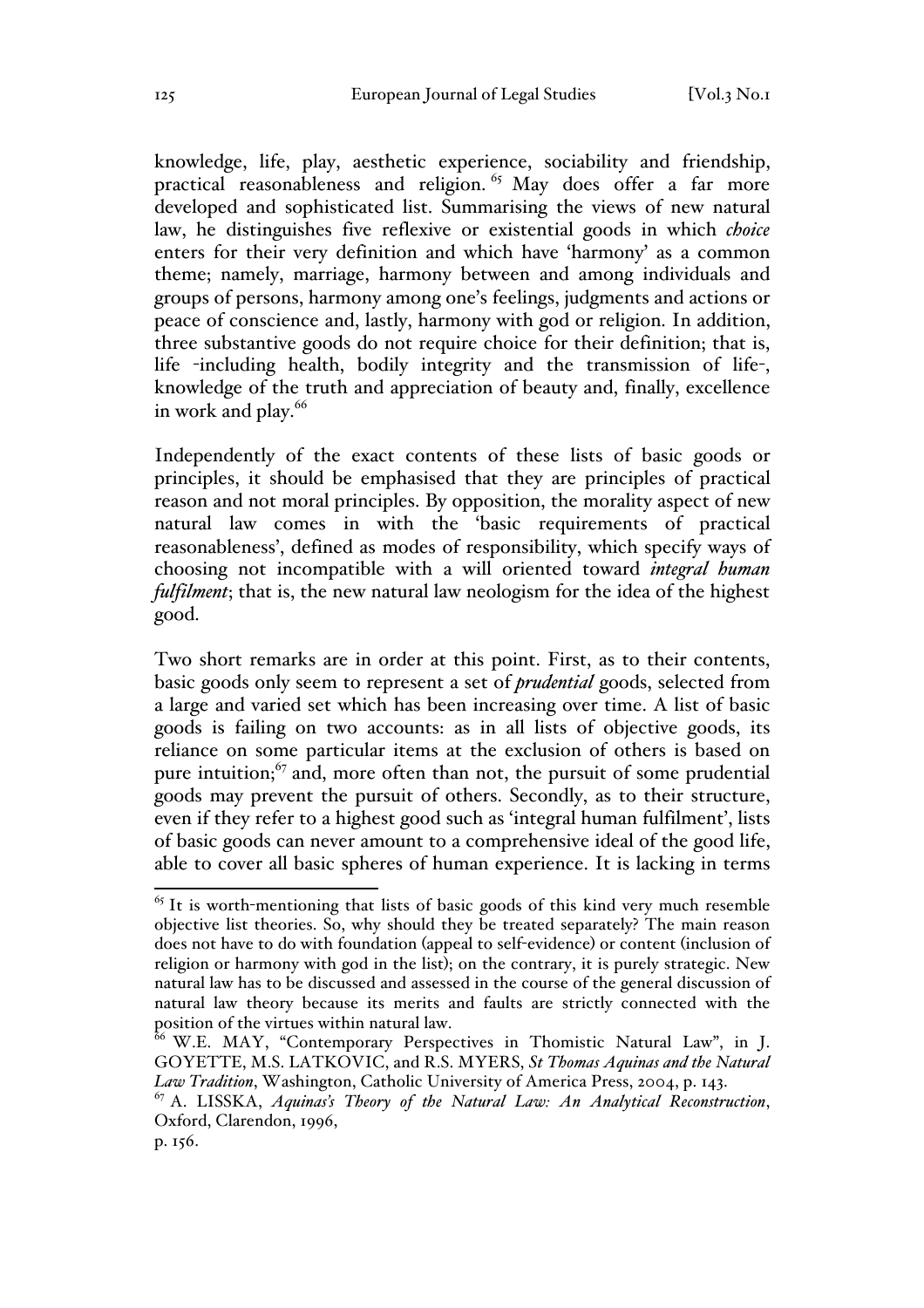of that well-balanced view of human flourishing that interweaves the basic components of human anthropology, like reason, desires and passions. This view has been exemplified in agency goods perfectionism.

At this point, one needs to delve into the new natural law's conception of the virtues and, more precisely, how authors in this tradition consider the issue of virtues in classical natural law. Finnis focuses on the structure of deliberation and choice in order to identify the core tenets of Aquinas's ethical discussion. In his view, Aquinas's doctrine rests on a number of basic human goods, which are not fully reducible to any single fundamental good and which provide the first principles of practical reason. New natural law advocates hold that these basic goods are incommensurable, although all are unified by their relationship to the first principle of Thomistic ethics; namely, the principle that 'good is to be done and pursued and bad avoided'. Much of Finnis's argument seems to revolve around one point developed in note 92 of his *Aquinas*. <sup>68</sup> The ends of human life or principles of practical reasonableness are more basic than the virtues. Indeed, they pre-exist the virtues in our practical reason, as 'naturally known principles', prior to the development of any virtue, and make their emergence possible.<sup>69</sup>

In relation to Aquinas's thoughts about the virtues, Finnis states that the good of virtue is the *bonum rationis*, "both an intelligible good in which a reasonable person is interested and the good of that person's being interested in it and sufficiently well-integrated -mind integrated with will and each with sub-rational desires and powers- to choose it and to put it into practice".<sup>70</sup> He also develops that excellence and strength of character involve a disposition to act with *intelligent* love in pursuit of basic human goods.<sup>71</sup> So, although this account leaves some room for the virtues, it is basically centred around *the virtue* of practical reasonableness or prudence, rather than any single of the specific moral virtues, understood as spheres of balance between specific sets of desires and reason. Most importantly, in Finnis's interpretation of Aquinas, the virtues still have a merely auxiliary role with regard to the basic human goods that remain the crucial normative item in new natural law's ethics. The good of virtue, in the sense of *bonum rationis*, commits the moral agent to choose with a will toward all the basic goods of human existence, with a will toward *integral human fulfilment*; a concept which, in the later work of the new natural law school,

<sup>68</sup> J. FINNIS, *Aquinas*, Oxford, Oxford University Press, 1998, p. 80. <sup>69</sup> T. AQUINAS, *SommaTheologica*, II-II q. 47 a.6c; q. 56 a.1c; these are the references quoted by Finnis.

<sup>70</sup> J. FINNIS, *Aquinas*, *o.c.*, pp. 83-84.

<sup>71</sup> *Ibid.*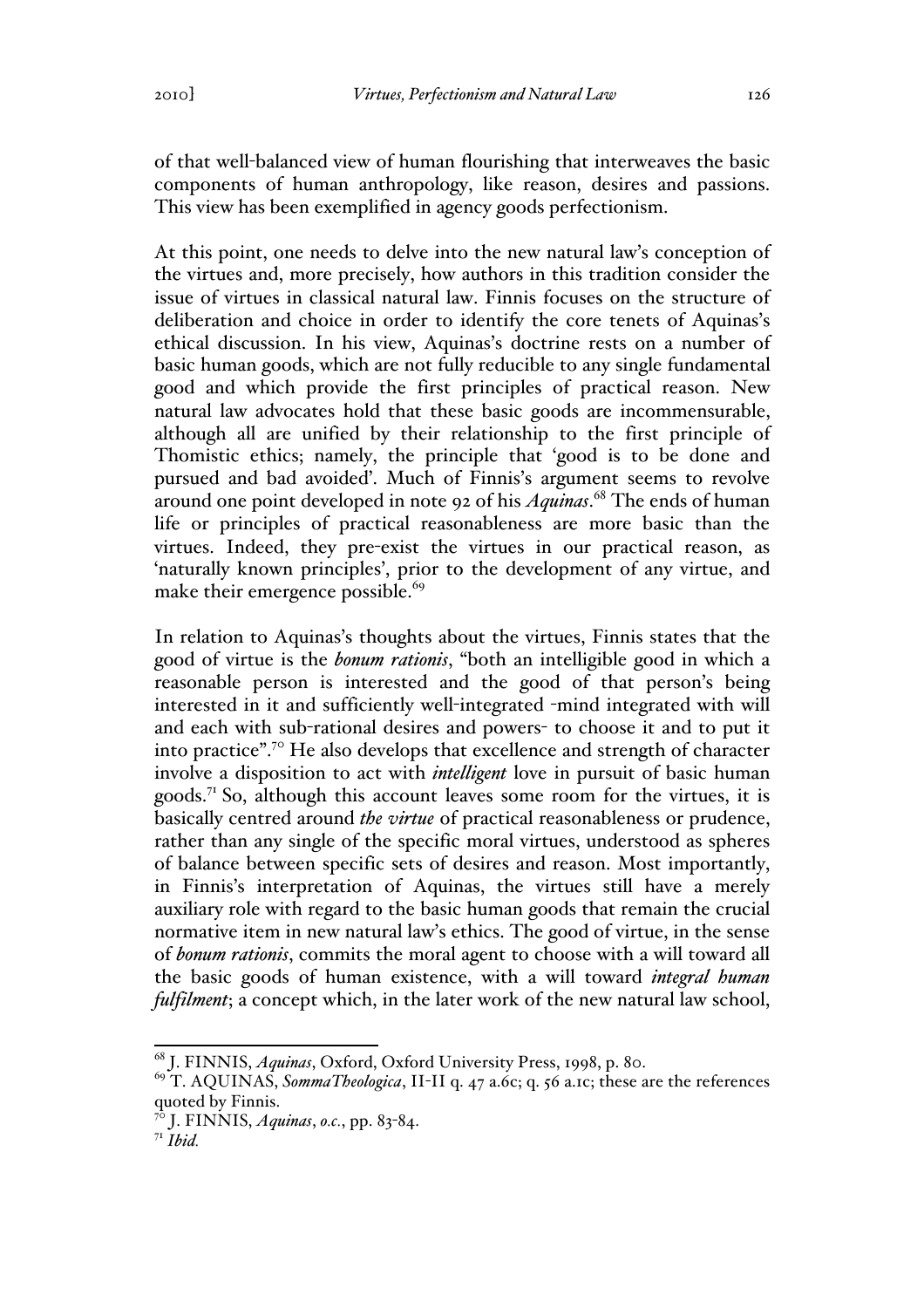has supplanted the traditional notion of *beatitudo* or *felicitas*. 72

However, the position of the adepts of the new natural law with regard to the virtues is more articulated than appears at first sight in the writings of Finnis. Critics within the contemporary natural law discourse have observed that new natural law authors "do not continue the Thomistic tradition regarding the cardinal virtues of prudence, justice, fortitude and temperance and the way in which Aquinas related these virtues to specific powers of the human person".73 However, we should look at the work of Germain Grisez, the actual founder of new natural law, to grasp the nuances of a theoretical position which understands the centrality of virtues in the moral and Christian tradition only reductively; "much of what scriptures and Christian teaching say on morality is expressed in the language of the virtues".<sup>74</sup> Although acknowledging this, Grisez reshapes the virtues in terms of 'modes of responsibility' that stem from the 'first principle of morality'; "in voluntarily acting for human goods and avoiding what is opposed to them, one ought to choose and otherwise will, those and only those possibilities whose willing is compatible with a will toward integral human fulfilment".<sup>75</sup>

With regard to the importance of the latter concepts for new natural law, virtues are associated to modes of responsibility because they do not concern specific kinds of acts. Virtues come as aspects of a personality well-integrated in itself with a morally good self. According to Grisez, such a personality is shaped by choices that go along with the first principle of morality and with modes of responsibility, while the virtues embody the latter. Thereafter, a character expresses and embodies these modes of responsibility.<sup>76</sup> In order to make the moral import of the virtues completely clear, one should study which modes of responsibility are available to this end. For example, his book on *Christian Moral Principles*

 $7<sup>2</sup>$  It is important to emphasise that in referring to Aquinas, Finnis has to admit and do justice to the traditional ethical conception of the virtues, taking distance from his previous marginalisation of the virtues in *Natural Law, Natural Rights*; where he concentrated all of his account on a list of 'basic values', while describing virtues such as courage, generosity, moderation, gentleness and the like as 'aspects of human selfdetermination and self-realisation'. More precisely, they were taken not as basic values but as ways or modes of pursuing basic values. See: J. FINNIS, *Natural Law, Natural Rights*, *o.c.*, pp. 90-91.

<sup>73</sup> W.E. MAY, *Thomas Aquinas and the Natural Law Tradition*, Washington, Catholic University of America Press, 2004, pp. 153-154.

<sup>74</sup> G. GRISEZ, *The Way of Lord Jesus: Christian Moral Principles*, Vol. I, Quinci, Franciscan Press, 1983,

p. 192.

<sup>75</sup> *Ibid.*, p. 184.

<sup>76</sup> *Ibid.*, p. 192.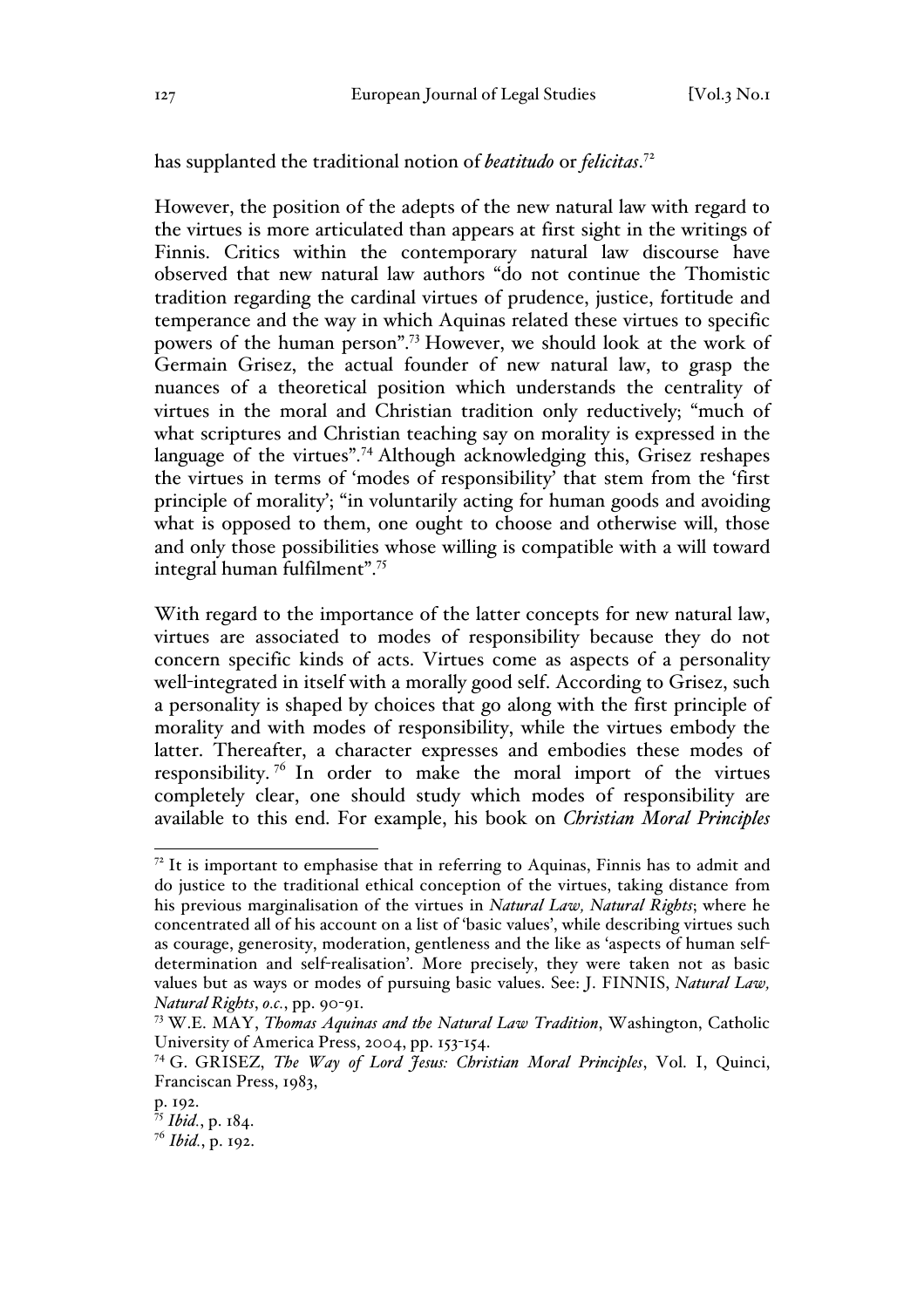expands on modes that resemble deontological norms more than virtues. First, one should not be deterred by felt inertia from acting for intelligible goods. Secondly, one should not be pressed by enthusiasm or impatience to act individualistically for intelligible goods. Thirdly, one should not choose to satisfy an emotional desire, except as part of one's pursuit or attainment of an intelligible good other than the satisfaction of the desire itself.<sup>77</sup> Whereas these (and other) modes described by Grisez derive from the core of Christian teaching, one remains sceptical about his claim that the virtues, as dispositions of character which keep reason on balance with desires and emotions -as it is taught in the classical tradition-, can be reduced to norms prescribing certain actions and prohibiting others. Although acknowledging -though without quoting him- that Aquinas proposed a moral theology founded on an ethics of virtues, Grisez emphasises that "virtues do not provide a normative source distinct from propositional principles such as the modes and the completely specific norms they generate".<sup>78</sup> Lastly, Grisez's reductivist position on the virtues is confirmed by his thesis that character is largely -even if not entirely- the main structure of one's choices, the self which expresses and shows itself in further particular acts. Such a self-styled ethics of character or of virtues, which emphasises character rather than particular acts, realises a false dichotomy.<sup>79</sup>

The reasons behind this reductivist position on the virtues held by new natural law are strong enough to create a sharp fracture in what Robert George calls, following Berlin, "the central tradition of Western thought".<sup>80</sup> Whereas the central tradition from Aristotle to Aquinas, rests on the virtues as a crucial ethical component in strengthening the moral fabric of people and society, liberalism introduces and underlines the importance of a pluralism of values; hence, generating disgregating effects inside the traditional conception of the good that George takes as hierarchical, elitist and anti-pluralist. In turn, a conception of the kind offered by new natural law, based on the recognition of a multiplicity of fundamental human goods that can be pursued and organised in multiple ways by different persons and communities, is much more congenial to the liberal pluralism of values. The virtues of tradition are identified and criticised as a monolithic model of the good life that conflicts with the variety of human goods, whereas the conception of fundamental human goods is taken to emphasise the diversity of ways of life available to

 <sup>77</sup> *Ibid.*, pp. 205-210.

<sup>78</sup> *Ibid.*, p. 193.

<sup>79</sup> *Ibid.*, pp. 193-194.

<sup>80</sup> R. GEORGE, *Making Men Moral*, Oxford, Oxford University Press, 1993, pp. 19-ff.; quoting I. BERLIN, *The Crooked Timber of Humanity: Chapters in the History of Ideas*, New York, Knopfl, 1991.